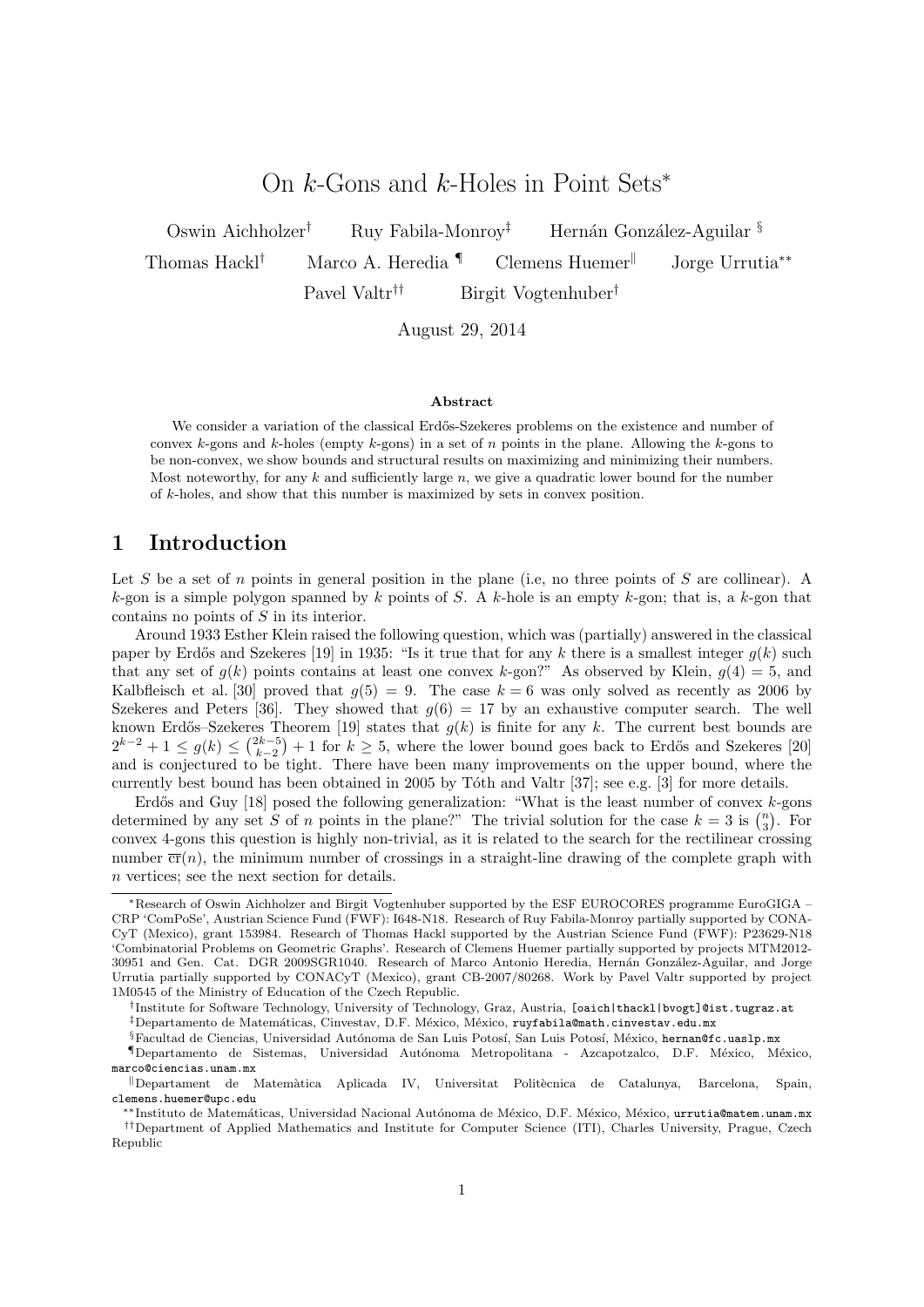In 1978 Erdős [17] raised the following question for convex  $k$ -holes: "What is the smallest integer  $h(k)$  such that any set of  $h(k)$  points in the plane contains at least one convex k-hole?" As observed by Esther Klein, every set of 5 points determines a convex 4-hole, and Harborth [27] showed that 10 points always contain a convex 5-hole. Surprisingly, in 1983 Horton showed that there exist arbitrarily large sets of points containing no convex 7-hole [29]. It took almost a quarter of a century after Horton's construction to answer the existence question for  $k = 6$ . In 2007/08 Nicolás [33] and independently Gerken [26] proved that every sufficiently large point set contains a convex 6-hole; see also [40].

A natural generalization of the existence question for k-holes is this: "What is the least number  $h_k(n)$  of convex k-holes determined by any set of n points in the plane?" Horton's construction implies  $h_k(n) = 0$  for  $k \ge 7$ . Table 1 shows the current best lower and upper bounds for  $k = 3, \ldots, 6$ .

$$
n^{2} - \frac{32}{7}n + \frac{22}{7} \leq h_{3}(n) \leq 1.6196n^{2} + o(n^{2})
$$
  

$$
\frac{n^{2}}{2} - \frac{9}{4}n - o(n) \leq h_{4}(n) \leq 1.9397n^{2} + o(n^{2})
$$
  

$$
\frac{3n}{4} - o(n) \leq h_{5}(n) \leq 1.0207n^{2} + o(n^{2})
$$
  

$$
\frac{n}{229} - 4 \leq h_{6}(n) \leq 0.2006n^{2} + o(n^{2})
$$

Table 1: Bounds on the numbers  $h_k(n)$  of convex k-holes [7, 12, 41].

All upper bounds in the table are due to Bárány and Valtr [12]. They are obtained by improving constructions that had been developed by Dumitrescu [15] and previously improved by Valtr [39].

Concerning the lower bounds for  $k \leq 5$ , Dehnhardt [14] showed in his PhD thesis that for  $n \geq 13$ ,  $h_3(n) \ge n^2 - 5n + 10$ ,  $h_4(n) \ge \binom{n-3}{2} + 6$ , and  $h_5(n) \ge 3 \lfloor \frac{n}{12} \rfloor$ . As this PhD thesis was published in German and is not easy to access, later on several weaker bounds have been published. Only very recently these results have been subsequently improved [23, 24, 8, 9, 41, 7], where the currently best bounds can be found in [7], using a remarkable result from [24]. A result of independent interest is by Pinchasi et al. [34], who showed  $h_4(n) \ge h_3(n) - \frac{n^2}{2} - O(n)$  and  $h_5(n) \ge h_3(n) - n^2 - O(n)$ . By this, improving the  $n^2$ -factor in the lower bound of  $h_3(n)$  implies better lower bounds also for  $h_4(n)$  and h<sub>5</sub>(n). Concerning lower bounds on the number of 6-holes, a proof of  $h_6(n) \geq \lfloor \frac{n-1}{858} \rfloor - 2$  is contained in the proceedings version [5] of the paper at hand. This proof is based on  $h_6(1717) \geq 1$  by Gerken [26]. Valtr [41] presented an improved bound of  $h_6(n) \geq \frac{n}{229} - 4$ , combining a different proof technique with Koshelev's result of  $h_6(463) \geq 1$  [31]. As combining this result by Koshelev with the proof of [5] only gives  $h_6(n) \geq \frac{n}{231} - O(1)$ , the according proof is omitted here.

In this paper we generalize the above questions on the numbers of k-gons and k-holes by allowing the gons/holes to be non-convex. Thus, whenever we refer to a (general)  $k$ -gon or  $k$ -hole, unless it is specifically stated to be convex or non-convex, it could be either. Similar results for 4-holes and 5-holes can be found in [6] and [9], respectively. The PhD thesis [42] summarizes most results obtained for  $k \geq 4$ . See also  $[3]$  for a survey on the history of questions and results about k-gons and k-holes. We remark that in some related literature, k-holes are assumed to be convex.

A set of k points in convex position spans precisely one convex k-hole. In contrast, a point set might admit exponentially many different polygonizations (spanning cycles) [25]. Thus, the number of  $k$ -gons and k-holes can be larger than  $\binom{n}{k}$ , which makes the questions considered in this paper more challenging (and interesting) than they might appear at first glance.

Tables 2 and 3 summarize the best current bounds on the numbers of k-gons and k-holes, including the results of this paper. The entries in the tables list lower and upper bounds, also in explicit form if available, thus indicating for which values there are still gaps to close. Among other results, we generalize properties concerning 4-holes [6] and 5-holes [9] to  $k \geq 6$ . In Section 2.1 we give asymptotic bounds on the number of non-convex and general k-gons. In Section 3 we consider (general) k-holes. We show that for sufficiently small  $k$  with respect to  $n$  their number is maximized by sets in convex position, which is not the case for large k. Section 4 provides a tight bound for the maximum number of non-convex k-holes, and Section 5 contains bounds for the minimum number of general k-holes. We conclude with open problems in Section 6.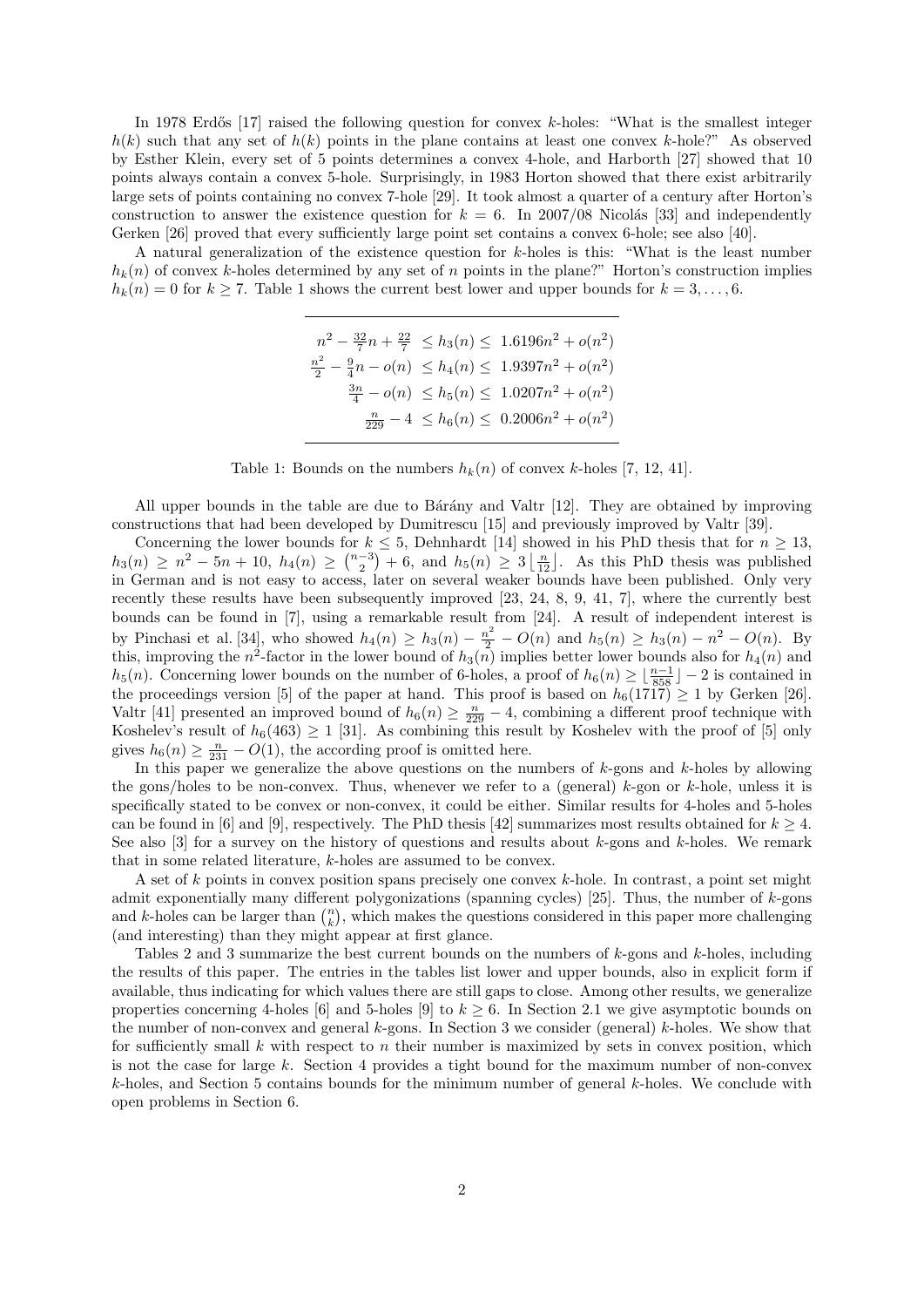|                                                                                   | convex                     | non-convex                                                                                 | general                  |                                                     |  |
|-----------------------------------------------------------------------------------|----------------------------|--------------------------------------------------------------------------------------------|--------------------------|-----------------------------------------------------|--|
|                                                                                   | min                        | max                                                                                        | min                      | max                                                 |  |
| $k=4\left \begin{array}{c}\overline{\text{cr}}(n)\ \Theta(n^4)\end{array}\right $ |                            | $3\binom{n}{4} - 3 \overline{\text{cr}}(n)$                                                | $\binom{n}{4}$           | $3\binom{n}{4} - 2 \overline{\operatorname{cr}}(n)$ |  |
|                                                                                   |                            | $\Theta(n^4)$ [9]                                                                          | $\Theta(n^4)$ [9]        | $\Theta(n^4)$ [9]                                   |  |
|                                                                                   | $k=5$   $\Theta(n^5)$ [13] | $\frac{10\binom{n}{5}-2(n-4)\overline{\operatorname{cr}}(n)}{\Theta(n^5)}$ [9] $\theta(n)$ |                          | $\Theta(n^5)$ [Sec. 2.1]                            |  |
|                                                                                   |                            |                                                                                            | $\Theta(n^5)$ [9]        |                                                     |  |
|                                                                                   |                            | $k\!\geq\!6\left\ \right. \Theta(n^k)$ [13] $\right \left. \Theta(n^k)\right.$ [Sec. 2.1]  | $\binom{n}{k}$           |                                                     |  |
|                                                                                   |                            |                                                                                            | $\Theta(n^k)$ [Sec. 2.1] | $\Theta(n^k)$ [Sec. 2.1]                            |  |

Table 2: Bounds on the numbers of convex, non-convex, and general  $k$ -gons for n points and constant k.

|            | convex                                                                                                                                                                                                                                                                  | non-convex                                             |                                                                                                                                 | general                                  |
|------------|-------------------------------------------------------------------------------------------------------------------------------------------------------------------------------------------------------------------------------------------------------------------------|--------------------------------------------------------|---------------------------------------------------------------------------------------------------------------------------------|------------------------------------------|
|            | min                                                                                                                                                                                                                                                                     | max                                                    | min                                                                                                                             | max                                      |
|            | $k=4\begin{bmatrix} \begin{array}{c} \geq \frac{n^2}{2} - \frac{9}{4}n-o(n) \\ \leq 1.9397n^2+o(n^2) \\ \Theta(n^2) \ [7,~12] \end{array} \end{bmatrix} \begin{array}{c} \leq \frac{n^3}{2}-O(n^2) \\ \geq \frac{n^3}{2}-O(n^2\log n) \\ \Theta(n^3) \ [6] \end{array}$ |                                                        | $\geq \frac{5}{2}n^2 - O(n)$<br>$\leq O(n^{\frac{5}{2}}\log n)$<br>$\Omega(n^2)$ [6],<br>$O(n^{\frac{5}{2}} \log n)$ [Sec. 5]   | $\binom{n}{4}$<br>$\Theta(n^4)$ [6]      |
|            | $k=5\left\  \begin{array}{c} \geq \frac{3n}{4} - o(n) \\ \leq 1.0207n^2 + o(n^2) \\ \Omega(n) \ [7], \ O(n^2) \ [12] \end{array} \right\  \leq n!/(n-4)!$<br>$\Theta(n^4) \ [Sec. 4]$                                                                                   | $\Theta(n^4)$ [Sec. 4]                                 | $> 17n^2 - O(n)$<br>$\leq O(n^3(\log n)^2)$<br>$\Omega(n^2)$ [9], $O(n^3(\log n)^2)$ [Sec. 5]                                   | $\binom{n}{5}$<br>$\Theta(n^5)$ [9]      |
| $k \geq 6$ | $k=6: \geq \frac{n}{229}-4$<br>$\Omega(n)$ [41]<br>$O(n^2)~[12]$ $k\!\ge\!7\!:\!\emptyset~[29]$                                                                                                                                                                         | $\leq n!/(n-k+1)!$<br>$\big  \Theta(n^{k-1})$ [Sec. 4] | $\geq n^2 - O(n)$<br>$\leq O(n^{\frac{k+1}{2}}(\log n)^{k-3})$<br>$\Omega(n^2)$ , $O(n^{\frac{k+1}{2}}(\log n)^{k-3})$ [Sec. 5] | $\binom{n}{k}$<br>$\Theta(n^k)$ [Sec. 3] |

Table 3: Bounds on the numbers of convex, non-convex and general  $k$ -holes for n points and constant  $k$ .

#### 2 General  $k$ -gons

#### 2.1 k-gons and the rectilinear crossing number

For small values of k, the number of k-gons in a point set S of n points can be related to the rectilinear crossing number  $\overline{\text{cr}}(S)$  of S. This is the number of proper intersections (i.e., intersections in the interior of edges) in the (drawing of the) complete straight-line graph on S. By  $\overline{cr}(n)$  we denote the minimum possible rectilinear crossing number over all point sets of cardinality n. Determining  $\overline{cr}(n)$  is a wellknown problem in discrete geometry; see [13, 18] as general references and [4] for bounds on small sets. Asymptotically we have  $\overline{cr}(n) = c_4 {n \choose 4} = \Theta(n^4)$ , where  $c_4$  is a constant in the range  $0.379972 \le c_4 \le$ 0.380473. The currently best lower bound on  $c_4$  is by Abrego et al. [2, 1]. The upper bound stems from a recent work of Fabila-Monroy and López [22].

It is easy to see that the number of convex 4-gons is equal to  $\overline{cr}(S)$  and is thus minimized by sets realizing  $\overline{cr}(n)$ . Since four points in non-convex position span three non-convex 4-gons, we have at most  $3\binom{n}{4} - 3 \overline{\text{cr}}(n) \approx 1.86\binom{n}{4}$  non-convex and at most  $3\binom{n}{4} - 2 \overline{\text{cr}}(n) \approx 2.24\binom{n}{4}$  general 4-gons. These bounds are tight for point sets minimizing the rectilinear crossing number.

A similar relation has been obtained for the number of non-convex 5-gons in  $[9]$ : Any set of n points has at most  $10{n \choose 5} - 2(n-4)\overline{\text{cr}}(n) \approx 6.2{n \choose 5}$  non-convex 5-gons. Again, this bound is achieved by sets minimizing the rectilinear crossing number. Note that the maximum numbers of non-convex 4- and 5-gons exceed the maximum numbers of their convex counterparts. For the number of general 5-gons,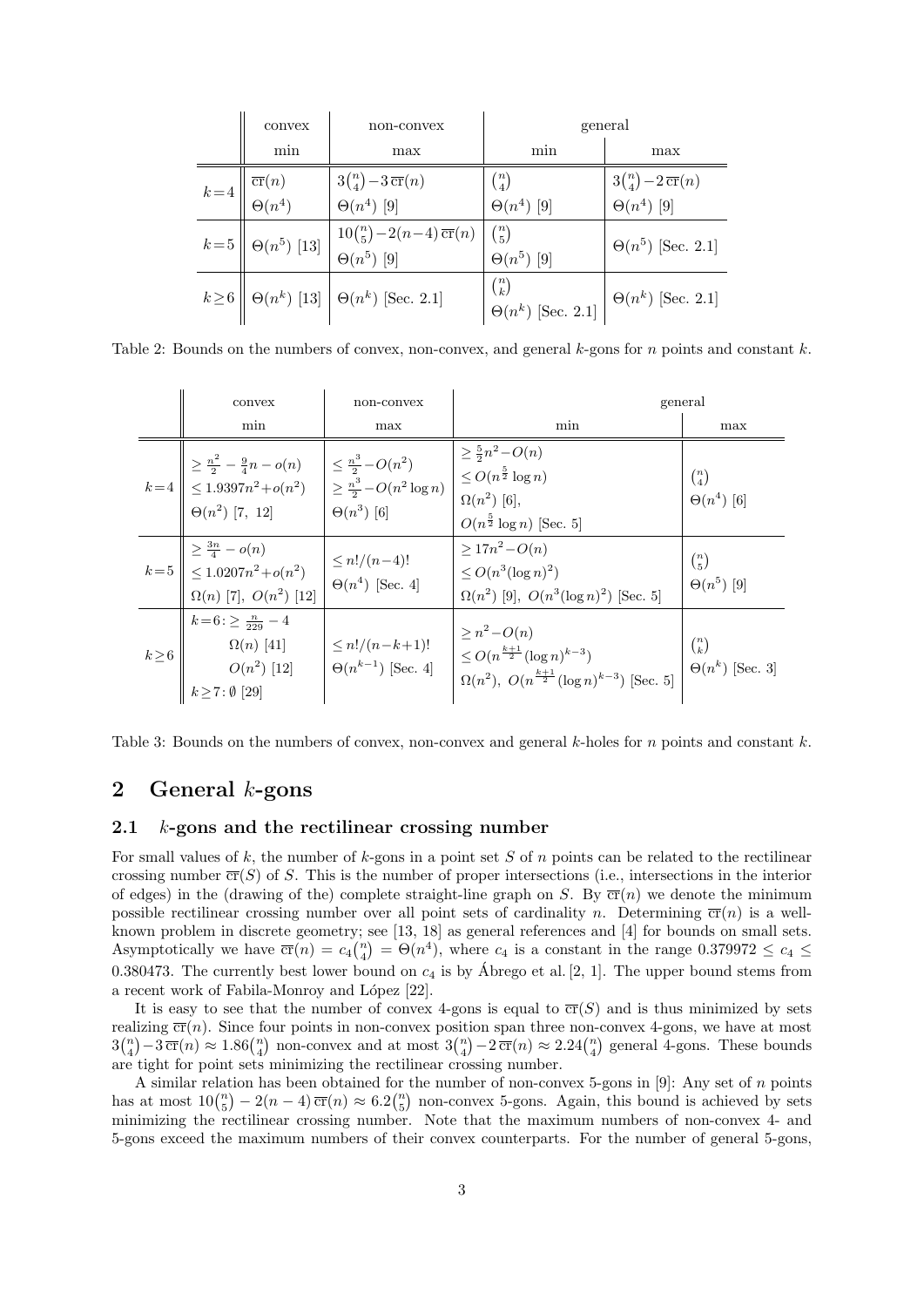no such direct relation to  $\overline{cr}(n)$  is possible, as already for  $n = 6$  there exist point sets with the same number of crossings but different numbers of 5-gons [9]. Similarly, for  $k \geq 6$ , none of the three types of k-gons (convex, non-convex, and general) in a point set S can be expressed as a function of  $\overline{cr}(S)$ . Still, we can use the rectilinear crossing number to obtain bounds on these numbers. Let  $g_k^t(S)$  be the number of k-gons of type t (convex, non-convex, or general) in a point set S.

**Proposition 1.** Let  $k \geq 4$ , and let  $c_1$ ,  $c_2$ , and x be arbitrary fixed constants such that Inequality (1) holds for all sets  $S'$  with cardinality  $|S'| = k$ .

$$
c_1 \le g_k^t(S') + x \cdot \overline{\text{cr}}(S') \le c_2 \tag{1}
$$

Then for every point set S with  $|S| = n \geq k$ , the following bounds hold for the number  $g_k^t(S)$  of k-gons of type t in S.

$$
g_k^t(S) \ge c_1 \cdot \binom{n}{k} - x \cdot \binom{n-4}{k-4} \cdot \overline{\operatorname{cr}}(S) \tag{2}
$$

$$
g_k^t(S) \le c_2 \cdot \binom{n}{k} - x \cdot \binom{n-4}{k-4} \cdot \overline{\operatorname{cr}}(S) \tag{3}
$$

*Proof.* Given some point set S with n points, consider all its  $\binom{n}{k}$  subsets of size  $k \{S_i \subseteq S : |S_i| = k\}$ . Then we have the following equations.

$$
\sum_{i} \overline{\operatorname{cr}}(S_i) = \binom{n-4}{k-4} \cdot \overline{\operatorname{cr}}(S) \tag{4}
$$

$$
\sum_{i} g_k^t(S_i) = g_k^t(S) \tag{5}
$$

Using the first inequality in (1), Equation (5) can be transformed to the lower bound

$$
g_k^t(S) = \sum_i g_k^t(S_i) \geq \sum_i (c_1 - x \cdot \overline{\text{cr}}(S_i)) = c_1 \cdot {n \choose k} - x \cdot \sum_i \overline{\text{cr}}(S_i)
$$

which, by applying (4), gives the desired bound (2). Analogously, we obtain (3) if we combine the second inequality in (1) with Equations (4) and (5).  $\Box$ 

If x is negative in Inequality (2), then the rectilinear crossing number  $\overline{cr}(S)$  of S adds to the lower bound. Thus we can replace it by the minimum over all point sets of size n,  $\overline{cr}(n)$ , and by this obtain a lower bound that is independent of S.

**Corollary 2.** Assume that for some constants  $x \leq 0$  and  $c_1$  arbitrary, the inequality  $c_1 \leq g_k^t(S') + x \cdot \overline{\text{cr}}(S')$ is satisfied for all point sets S' with cardinality  $|S'| = k$ . Then for every point set S with  $|S| = n \geq k$  the following lower bound holds for the number  $g_k^t(S)$  of k-gons of type t in S.

$$
g_k^t(S) \ge c_1 \cdot \binom{n}{k} - x \cdot \binom{n-4}{k-4} \cdot c_4 \binom{n}{4} = \left(c_1 - x \cdot c_4 \cdot \binom{k}{4}\right) \binom{n}{k} \tag{6}
$$

Accordingly, if x is positive, we can generalize Inequality  $(3)$  to a general upper bound.

**Corollary 3.** Assume that for some constants  $x \geq 0$  and  $c_2$  arbitrary, the inequality  $c_2 \geq g_k^t(S') + x \cdot \overline{\text{cr}}(S')$ is satisfied for all point sets S' with cardinality  $|S'| = k$ . Then for every point set S with  $|S| = n \geq k$ , the following upper bound applies to the number  $g_k^t(S)$  of k-gons of type t in S.

$$
g_k^t(S) \le \left(c_2 - x \cdot c_4 \cdot \binom{k}{4}\right) \binom{n}{k} \tag{7}
$$

In each of the bounds resulting from Proposition 1, either  $c_1$  or  $c_2$  is not used. So of course, for independent optimization of the two bounds, it might be helpful to consider the pairs  $(c_1, x)$ , and  $(c_2, x)$ independently, with possibly different optimal values for  $x$ . On the other hand, optimizing all three values  $c_1, c_2$ , and x simultaneously results in bounds that are more easy to compare. In the following we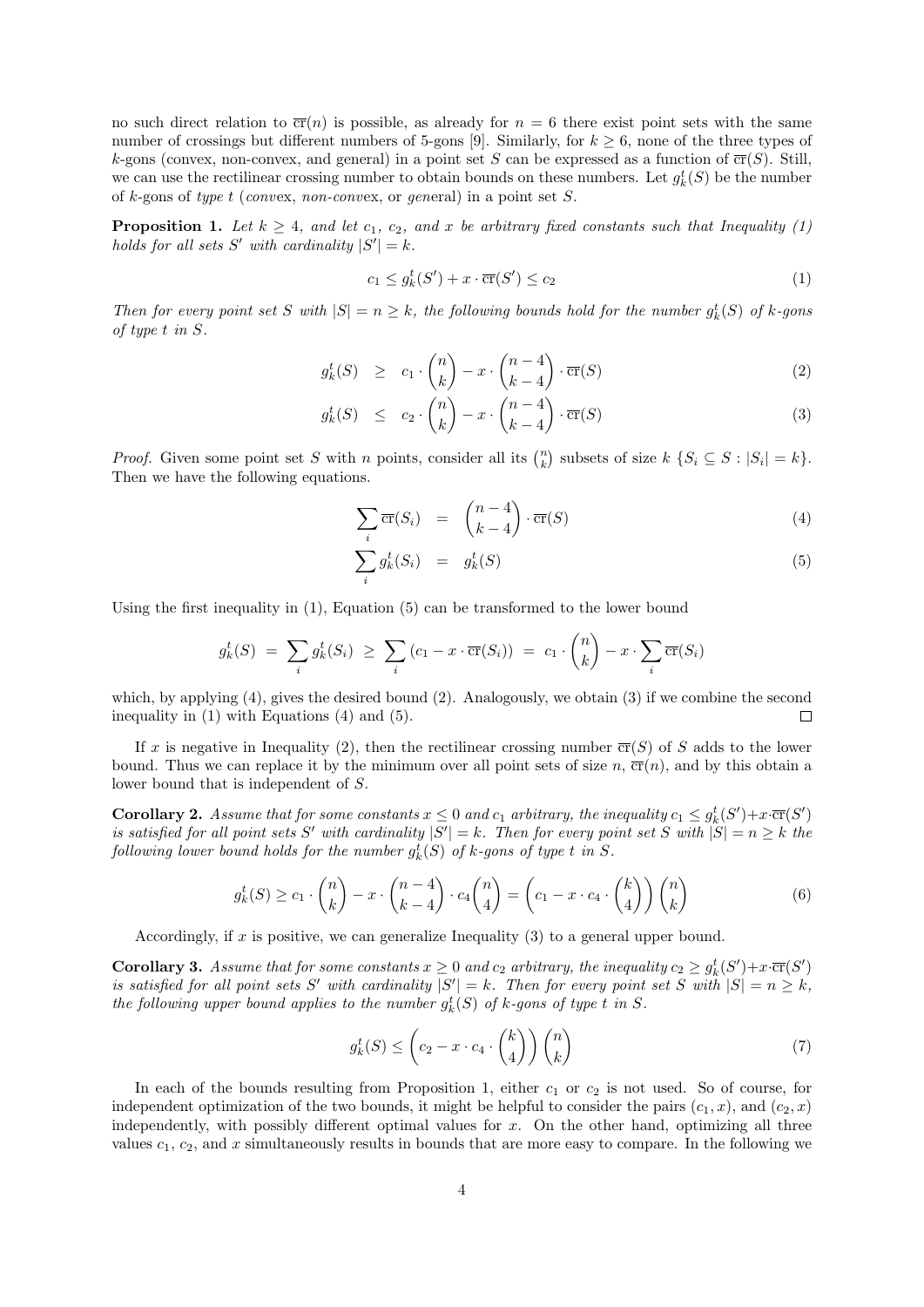optimize in these two different ways. On the one hand we try to minimize the difference between  $c_1$  and  $c_2$  to obtain most possibly small ranges for the number of (some type of) k-gons in sets with a certain rectilinear crossing number. On the other hand we independently optimize  $(c_1, x)$  and  $(c_2, x)$  in order to obtain general bounds (meaning bounds that are independent from the rectilinear crossing number of a given set) by applying Corollaries 2 and 3 .

Note that concerning the general bounds, lower bounds only make sense for the classical question about convex  $k$ -gons, as the numbers of general and non-convex  $k$ -gons are minimized by sets in convex position. Similarly, general upper bounds for non-convex or (general) k-gons are of interest while the maximum number of convex k-gons is  $\binom{n}{k}$ , again achieved by convex sets.

Recall that the number of  $k$ -gons (of whatever type) in a point set S only depends on the combinatorial properties and thus on the order type  $OT(S)$  of the underlying point set S. Thus, we calculate pairs  $(g_k^t(OT), \overline{cr}(OT))$  for all possible order types OT of k points, this way obtaining all possible pairs  $(g<sub>k</sub><sup>t</sup>(S'), \overline{\text{cr}}(S'))$  that can occur for any point set S' with  $|S'| = k$ . For the calculation, we use the order type database [10], that contains a complete list of the order types of up to 11 points. Having this, we can optimize the values  $c_1, c_2$ , and x that fulfill (1), obtaining the according relations (2) and (3). Tables 4 and 5 show an overview of the resulting relations. Note that trivial bounds on the numbers of  $k$ -gons can be obtained by assuming the theoretic possible maximum number of  $k$ -gons for each  $k$ -tuple. As the maximum numbers of general / non-convex k-gons in a k-tuple are 8, 29, and 92 for  $k \in \{5, 6, 7\}$ , the bounds in Table 5 all improve over these trivial bounds.

| $-0.75\binom{n}{5} + 0.25 \cdot (n-4) \cdot \overline{\text{cr}}(S) \leq g_5^{conv}(S)$                                       |  | $\leq -0.25\binom{n}{5} + 0.25 \cdot (n-4) \cdot \overline{\text{cr}}(S)$                                     |
|-------------------------------------------------------------------------------------------------------------------------------|--|---------------------------------------------------------------------------------------------------------------|
|                                                                                                                               |  | $g_5^{non-conv}(S) = 10 {n \choose 5} - 2 \cdot (n-4) \cdot \overline{\text{cr}}(S)$                          |
| $9.25\binom{n}{5} - 1.75 \cdot (n-4) \cdot \overline{\text{cr}}(S) \leq g_5^{gen}(S)$                                         |  | $\leq 9.75 {n \choose 5} - 1.75 \cdot (n-4) \cdot \overline{\text{cr}}(S)$                                    |
| $-\binom{n}{6} + 0.083\binom{n-4}{2} \cdot \overline{\text{cr}}(S) \leq g_6^{conv}(S)$                                        |  | $\leq -0.25\binom{n}{6} + 0.083\binom{n-4}{2} \cdot \overline{\text{cr}}(S)$                                  |
| $29\frac{4}{9}\binom{n}{6} - \frac{22}{9}\binom{n-4}{2} \cdot \overline{\text{cr}}(S) \leq g_6^{non-conv}(S)$                 |  | $\leq 36\frac{6}{9}\binom{n}{6} - \frac{22}{9}\binom{n-4}{2} \cdot \overline{\text{cr}}(S)$                   |
| $28\frac{1}{3}\binom{n}{6} - \frac{7}{3}\binom{n-4}{2} \cdot \overline{\text{cr}}(S) \leq g_6^{gen}(S)$                       |  | $\leq 36{n \choose 6} - \frac{7}{3}{n-4 \choose 2} \cdot \overline{\text{cr}}(S)$                             |
| $-1.1\overline{923076} {n \choose 7} + 0.0\overline{384615} {n-4 \choose 3} \cdot \overline{\text{cr}}(S) \leq g_7^{conv}(S)$ |  | $\leq -0.3\overline{461538} \binom{n}{7} + 0.0\overline{384615} \binom{n-4}{3} \cdot \overline{\text{cr}}(S)$ |
| $86.\overline{230769} \binom{n}{7} - 3.\overline{538461} \binom{n-4}{3} \cdot \overline{\text{cr}}(S) \leq g_7^{non-conv}(S)$ |  | $\leq 123.\overline{846153} \binom{n}{7} - 3.\overline{538461} \binom{n-4}{3} \cdot \overline{\text{cr}}(S)$  |
| $85.5\binom{n}{7} - 3.5\binom{n-4}{3} \cdot \overline{\text{cr}}(S) \leq g_7^{gen}(S)$                                        |  | $\leq 123.5\binom{n}{7} - 3.5\binom{n-4}{3} \cdot \overline{\text{cr}}(S)$                                    |
|                                                                                                                               |  |                                                                                                               |

Table 4: Bounding the number of k-gons in an n point set S via its rectilinear crossing number  $\overline{cr}(S)$ .

| $g_5^{non-conv}(S)$                    | $\lt$ | $(10-10 \cdot c_4)^{\binom{n}{5}} \approx 6.20 \binom{n}{5}$                                           |  |
|----------------------------------------|-------|--------------------------------------------------------------------------------------------------------|--|
| $g_5^{gen}(S)$                         | $\lt$ | $(9.75-8.75 \cdot c_4)^{\binom{n}{5}} \approx 6.43 \binom{n}{5}$                                       |  |
| $g_6^{non-conv}(S), g_6^{gen}(S) \leq$ |       | $(36-35 \cdot c_4)^n\binom{n}{6} \approx 22.7\binom{n}{6}$                                             |  |
| $g_7^{non-conv}(S)$                    |       | $\leq (123.\overline{846153} - 123.\overline{846153} \cdot c_4)\binom{n}{7} \approx 75.64\binom{n}{7}$ |  |
| $q_7^{gen}(S)$                         | ↖     | $(123.5 - 122.5 \cdot c_4)^{\binom{n}{7}} \approx 76.95^{\binom{n}{7}}$                                |  |

Table 5: Bounding the number of  $k$ -gons in an n point set S via the constant  $c_4$  of the (minimum) rectilinear crossing number  $\overline{\text{cr}}(n)$ ,  $\overline{\text{cr}}(n) = c_4 {n \choose 4}$ .

From the calculations it can be seen that for all sets of size  $k \leq 7$ , the point sets reaching the maximum number of general or non-convex k-gons are at the same time minimizing the number of crossings. The same is true for  $k = 8$ . But continuing the calculations until  $k = 9$ , it turns out that this is not true in general. The (combinatorially unique) point set containing the maximum number of 1282 general 9-gons has 38 crossings and thus does not reach the (minimum) rectilinear crossing number  $\overline{cr}(9) = 36$  [4].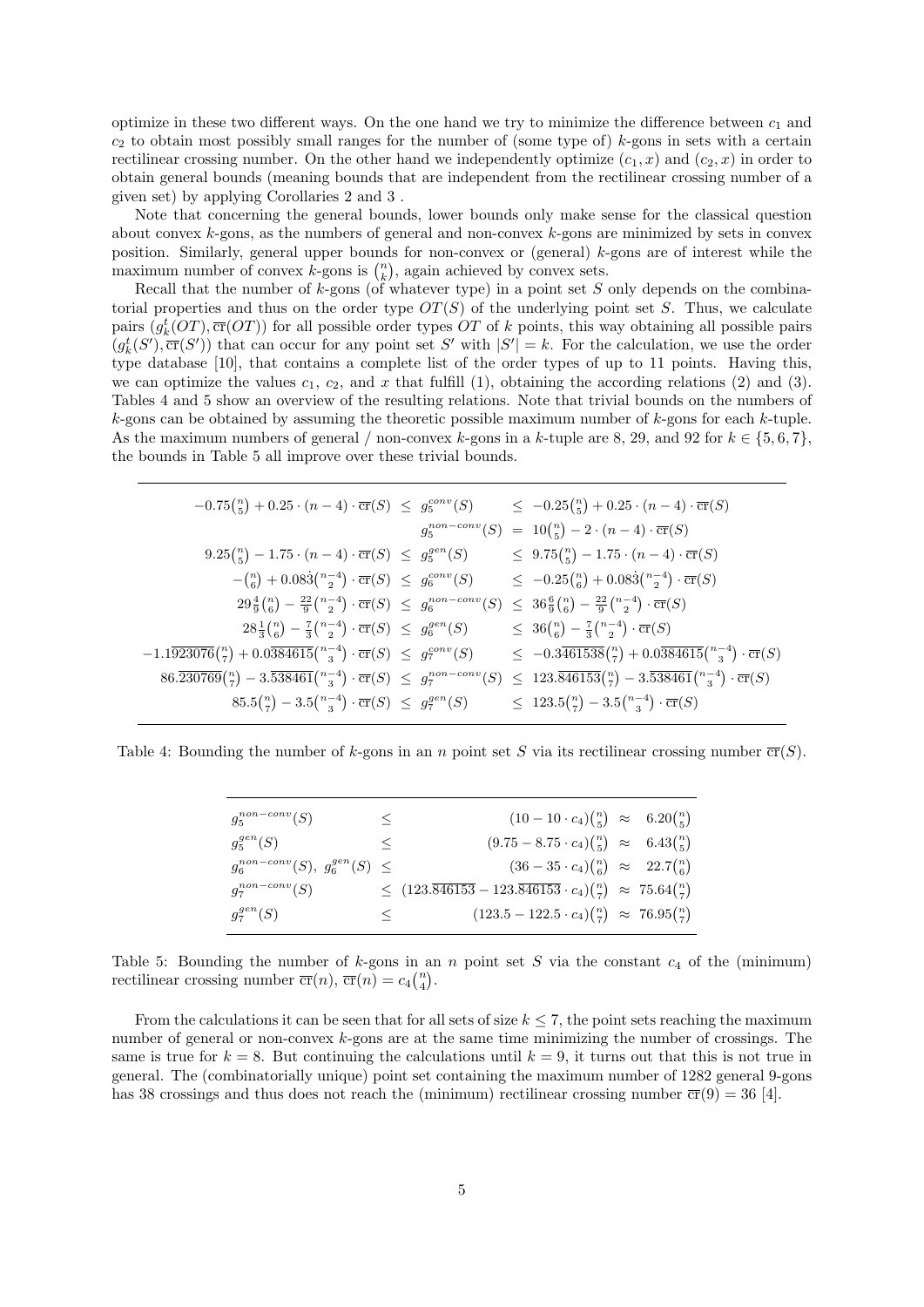#### 2.2 k-gons, polygonizations, and the double chain

Polygonizations, also called spanning cycles, can be considered as k-gons of maximal size (i.e.,  $k = n$ ). García et al. [25] construct a point set with  $\Omega(4.64^n)$  spanning cycles, the so-called double chain  $DC(n)$ . which is currently the best known minimizing example; see Figure 1.



Figure 1: The so-called double chain  $DC(n)$ .

The upper bound on the number of spanning cycles of any  $n$ -point set was improved several times during the last years, most recently to  $O(68.664^n)$  [16] and  $O(54.543^n)$  [35], neglecting polynomial factors in the asymptotic expressions. The minimum is achieved by point sets in convex position, which have exactly one spanning cycle. For the number of general k-gons this implies a lower bound of  $\binom{n}{k}$ , as well as an upper bound of  $O((54.543^k {n \choose k})$ . Hence, for constant k, any point set has  $\Theta(n^k)$  general k-gons. On the other hand, the double chain provides  $\Omega(n^k)$  non-convex k-gons, where  $k \ge 4$  is again a constant. To see this, choose one vertex from the upper chain of  $DC(n)$  and  $k-1 \geq 3$  vertices from the lower chain of  $DC(n)$ , and connect them to a simple, non-convex polygon. This gives at least  $\frac{n}{2} {n/2 \choose k-1} = \Omega(n^k)$ non-convex  $k$ -gons. As the lower bound on the maximal number of non-convex  $k$ -gons asymptotically matches the upper bound on the maximal number of general k-gons, we obtain the following result.

**Proposition 4.** For any constant  $k \geq 4$ , the number of non-convex k-gons in a set of n points is bounded by  $O(n^k)$ . This is tight in the sense that there exist sets with  $\Omega(n^k)$  non-convex k-gons.

# 3 Maximizing the number of (general)  $k$ -holes

In  $[6]$  it is shown that the number of 4-holes is maximized for point sets in convex position if n is sufficiently large. It was conjectured that this is true for any constant  $k \geq 4$ . The following theorem settles this conjecture in the affirmative.

**Theorem 5.** For every  $k \geq 4$  and  $n \geq 2(k-1)!\binom{k}{4}+k-1$ , the number of k-holes is maximized by a set of n points in convex position.

*Proof.* Consider a non-convex k-hole H. For each of its non-extreme vertices (i.e., vertices not on the convex hull of  $H$ ), there exists a triangle spanned by three extreme vertices of  $H$  such that the nonextreme vertex is contained in the interior of the triangle. Further, there exists at least one reflex (and thus non-extreme) vertex  $v_r$  of H such that removing  $v_r$  from the vertex set of H (and connecting its incident vertices) results in a simple non-empty  $(k-1)$ -gon. To see the latter, consider an edge e of  $CH(H)$  which is not in the boundary of H. Together with some part of the boundary of H, e forms a simple polygon  $H'$  that is interior-disjoint with H. For the case where  $H'$  is just a triangle, e can be used to cut off the third vertex of H' from H. Clearly, the resulting  $(k-1)$ -gon is simple. If H' has at least four vertices then any triangulation of  $H'$  has at least two ears. For any ear not incident to  $e$ , the according diagonal of the triangulation can be used to cut off the central vertex of the ear from H. Again, the resulting  $(k-1)$ -gon is simple.

Now consider a non-empty triangle  $\Delta$ . We give an upper bound for the number of non-convex k-holes having the three vertices of  $\Delta$  as extreme points. Denote by K the set of simple non-empty  $(k-1)$ -gons having the vertices of  $\Delta$  on their convex hull. First,  $|\mathcal{K}|$  can be bounded from above by the number of simple, possibly empty  $(k-1)$ -gons having the three vertices of  $\Delta$  on their boundary, that is,  $|\mathcal{K}| \leq \frac{(k-2)!}{2} {n-3 \choose k-4}.$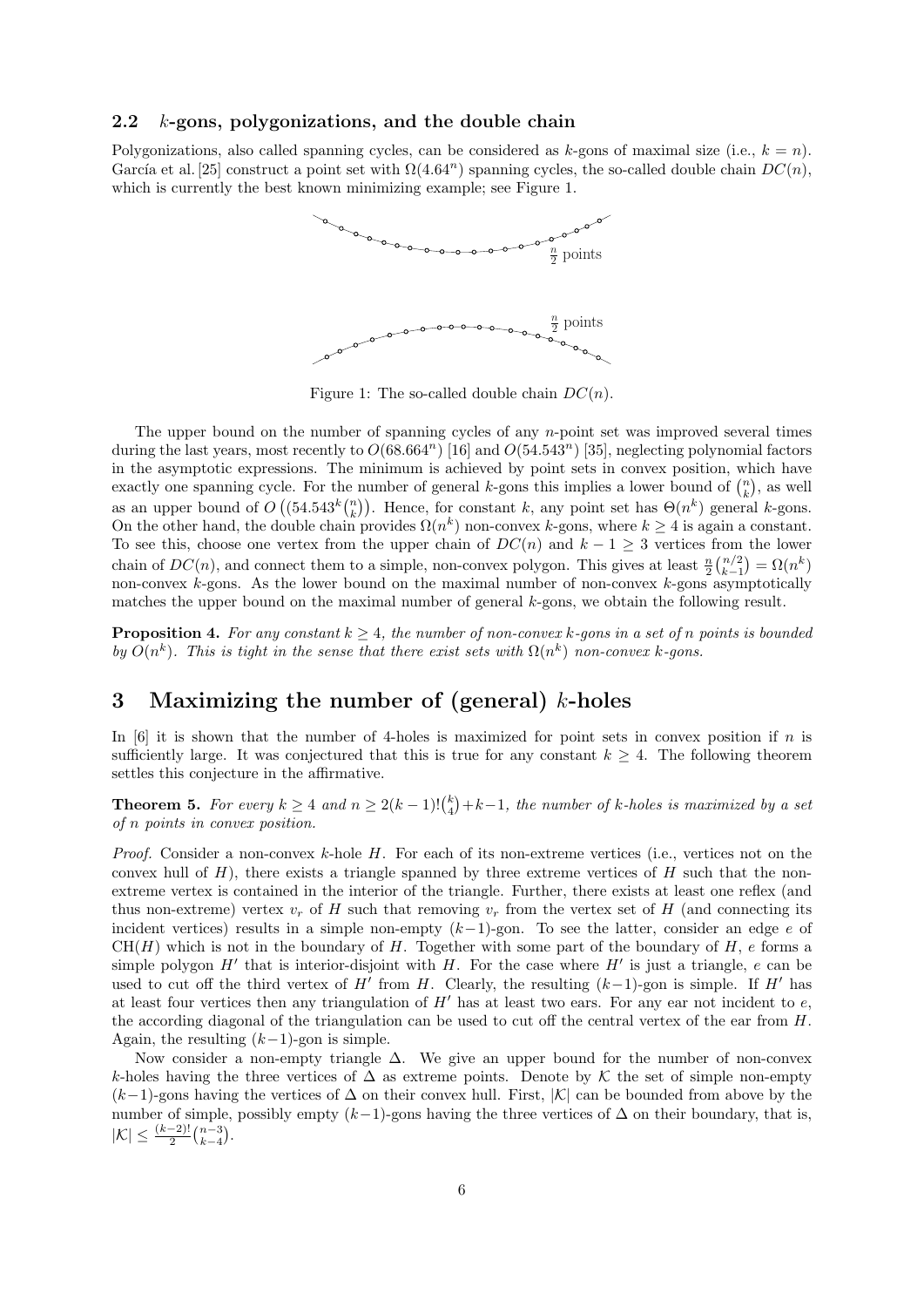Further, every simple  $(k-1)$ -gon in K may be completed to a simple non-convex k-hole in at most  $k-1$  ways by adding a reflex vertex: As the resulting polygon has to be empty, we have to use the inner geodesic connecting the two adjacent vertices of the  $(k-1)$ -gon. Only if this geodesic contains exactly one point, we do obtain one non-convex k-hole. Thus the number of non-convex k-holes having all vertices of  $\Delta$  on their convex hull is bounded from above by

$$
(k-1)\frac{(k-2)!}{2}\binom{n-3}{k-4} = \frac{(k-1)!}{2}\binom{n-3}{k-4}.
$$

Considering convex k-holes, observe that every k-tuple gives at most one convex k-hole. Denote by  $N$ the number of k-tuples that do *not* form a convex k-hole, and by T the number of non-empty triangles. Then we get  $(8)$  as a first upper bound on the number of (general) k-holes of a point set.

$$
\binom{n}{k} - N + \left(\frac{(k-1)!}{2} \binom{n-3}{k-4}\right) \cdot T \tag{8}
$$

To obtain an improved upper bound from  $(8)$ , we need to derive a good lower bound for N. To this end, consider again a non-empty triangle  $\Delta$ . As  $\Delta$  is not empty, none of the  $\binom{n-3}{k-3}$  k-tuples that contain all three vertices of  $\Delta$  forms a convex k-hole. On the other hand, for such a k-tuple, all of its  $\binom{k}{3}$ contained triangles might be non-empty. Thus, we obtain  $T \cdot {n-3 \choose k-3} / {k \choose 3}$  as a lower bound for N and (9) as an upper bound for the number of k-holes.

$$
\binom{n}{k} + \left(\frac{(k-1)!}{2}\binom{n-3}{k-4} - \frac{\binom{n-3}{k-3}}{\binom{k}{3}}\right) \cdot T \tag{9}
$$

For  $n \geq 2(k-1) \binom{k}{4} + k - 1$  this is at most  $\binom{n}{k}$ , the number of k-holes of a set of n points in convex position, which proves the theorem.  $\Box$ 

The above theorem states that convexity maximizes the number of k-holes for  $k = O(\frac{\log n}{\log \log n})$  and sufficiently large  $n$ . Moreover, the proof implies that any non-empty triangle in fact reduces the number of empty k-holes. Thus it follows that, for  $k = O(\frac{\log n}{\log \log n})$  and n sufficiently large, the maximum number of convex  $k$ -holes is strictly larger than the maximum number of non-convex  $k$ -holes; see also the next section.

At the other extreme, for  $k \approx n$  the statement does not hold: As already mentioned in the introduction, a set of k points spans at most one convex k-gon, but might admit exponentially many different nonconvex k-gons [25]. This leads to the question, for which k the situation changes. The following theorem implies that for some  $0 < c < 1$  and every  $k \geq c \cdot n$ , the convex set does not maximize the number of k-holes.

**Theorem 6.** The number of k-holes in the double chain  $DC(n)$  on n points is at least

$$
\binom{\frac{n-4}{2}}{\frac{n-k}{2}} \cdot \frac{n-k+2}{2} \cdot \Omega(4.64^k).
$$

*Proof.* Recall that García et al. [25] showed that the double chain on n points  $(n/2)$  points on each chain) admits  $\Omega(4.64^n)$  polygonizations. To estimate the number of k-holes of the double chain on n points, we first use this result for a double chain on k points (k/2 points on each chain), obtaining  $\Omega(4.64^k)$ different k-polygonizations. Then we distribute the remaining  $n - k$  points among all possible positions, meaning that for each k-polygonization, we obtain the double chain on n points with a k-hole drawn; see Figure 3.

In their proof, García et al. count paths that start at the first vertex of the upper chain and end at the last vertex of the lower chain. Before the first vertex on the lower chain, they add an additional point q to complete these paths to polygonizations. We slightly extend this principle, by also adding an additional point p on the upper chain after the last vertex; see Figure 2.

Then we complete each path  $C$  to a polygonization in one of the following ways: Either we add  $p$  to C directly next to  $p_{\frac{k}{2}-1}$  and then complete C via q, obtaining  $P_q$ , or we add q to C directly next to  $q_1$ , and close the polygonization via  $p$ , obtaining  $P_p$ ; see again Figure 3.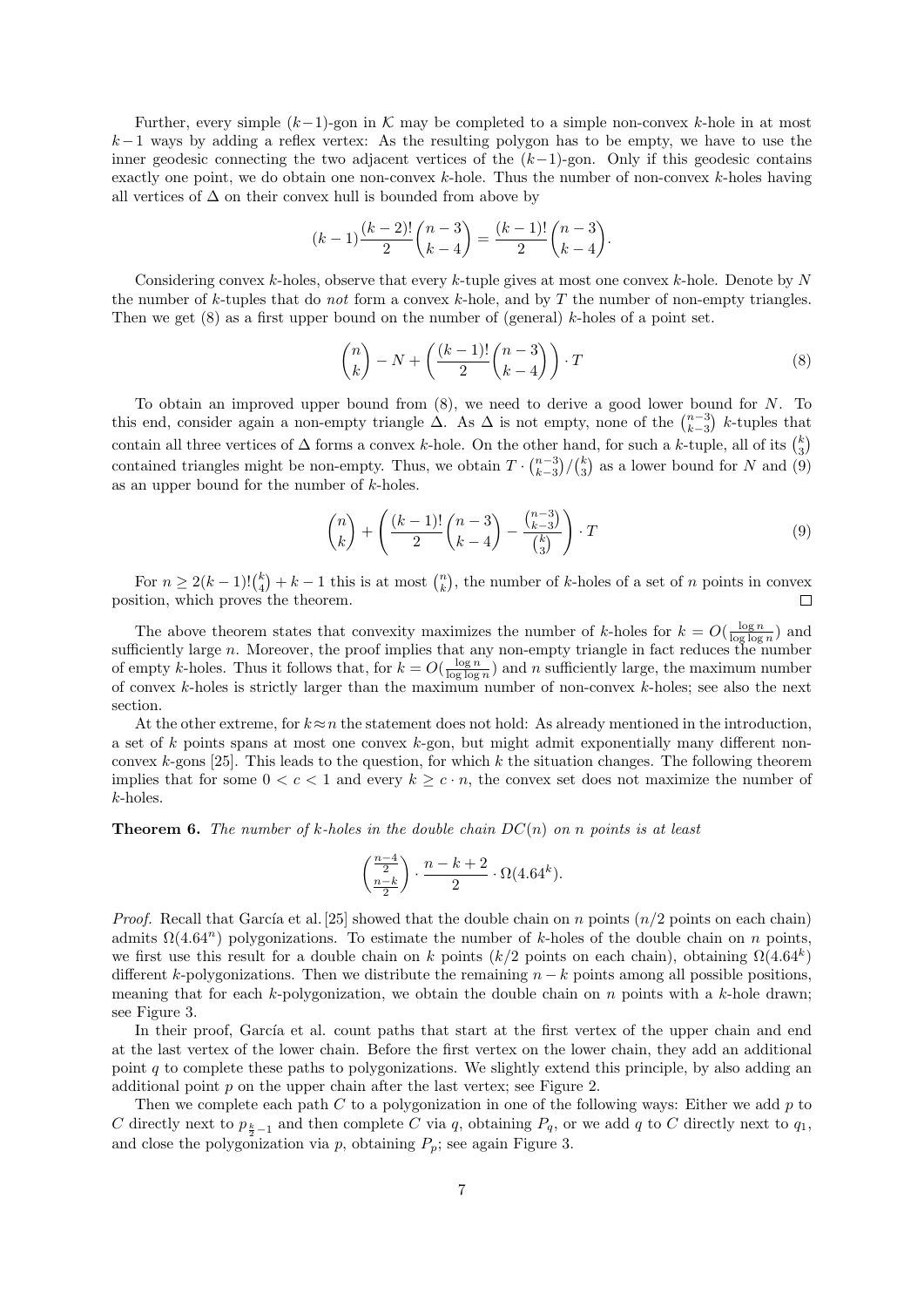

Figure 2: A path C in the double chain, using all but the vertices  $p$  and  $q$ .



Figure 3: Two ways to complete a path to a polygonization.

Note that this changes the number of polygonizations only by a constant factor and thus does not influence the asymptotic bound. However, the interior of  $P<sub>q</sub>$  is the exterior of its "complemented" polygonization  $P_p$ , meaning that if we place a point somewhere on the double chain and it lies inside  $P_q$ , then it lies outside  $P_p$ , and vice versa. It follows that, in one of the two polygonizations, at least half of the k + 2 positions to insert points are outside the polygonization. Hence, we can distribute the  $\frac{n-k}{2}$ points on each chain to at least  $\frac{k}{2}+1$  possible positions in total. Now, on one of the two chains we have at least  $\frac{k}{4}+1$  positions; see again Figure 3. More precisely, there are  $\frac{k}{4}+j+1$  positions on this chain (where  $0 \leq j \leq \frac{k}{4}$ ) and (at least) max $\{2, \frac{k}{4} - j\}$  positions on the other chain. The lower bound stems from the fact that the positions before the first and after the last vertex of a chain are always possible. Placing a points on the b positions of one chain can be seen as placing a balls into b boxes. The number of ways to do so is  $\binom{a+b-1}{a}$ . Using this, we obtain

$$
\left(\frac{\frac{n-k}{2}+\frac{k}{4}+j}{\frac{n-k}{2}}\right)\cdot\max\left\{\left(\frac{\frac{n-k}{2}+1}{\frac{n-k}{2}}\right),\left(\frac{\frac{n-k}{2}+\frac{k}{4}-j-1}{\frac{n-k}{2}}\right)\right\}
$$

possibilities to place the remaining points on the two chains. This factor is minimized for  $j = \frac{k}{4} - 2$ , which yields the claimed lower bound of

$$
\binom{\frac{n-4}{2}}{\frac{n-k}{2}} \cdot \frac{n-k+2}{2} \cdot \Omega(4.64^k)
$$

for the number of k-holes of  $DC(n)$ .

#### $\Box$

#### 4 An upper bound for the number of non-convex k-holes

The following theorem shows that for sufficiently small k with respect to n, the maximum number of non-convex k-holes is smaller than the maximum number of convex k-holes.

**Theorem 7.** For any constant  $k \geq 4$ , the number of non-convex k-holes in a set of n points is bounded by  $O(n^{k-1})$  and there exist sets with  $\Omega(n^{k-1})$  non-convex k-holes.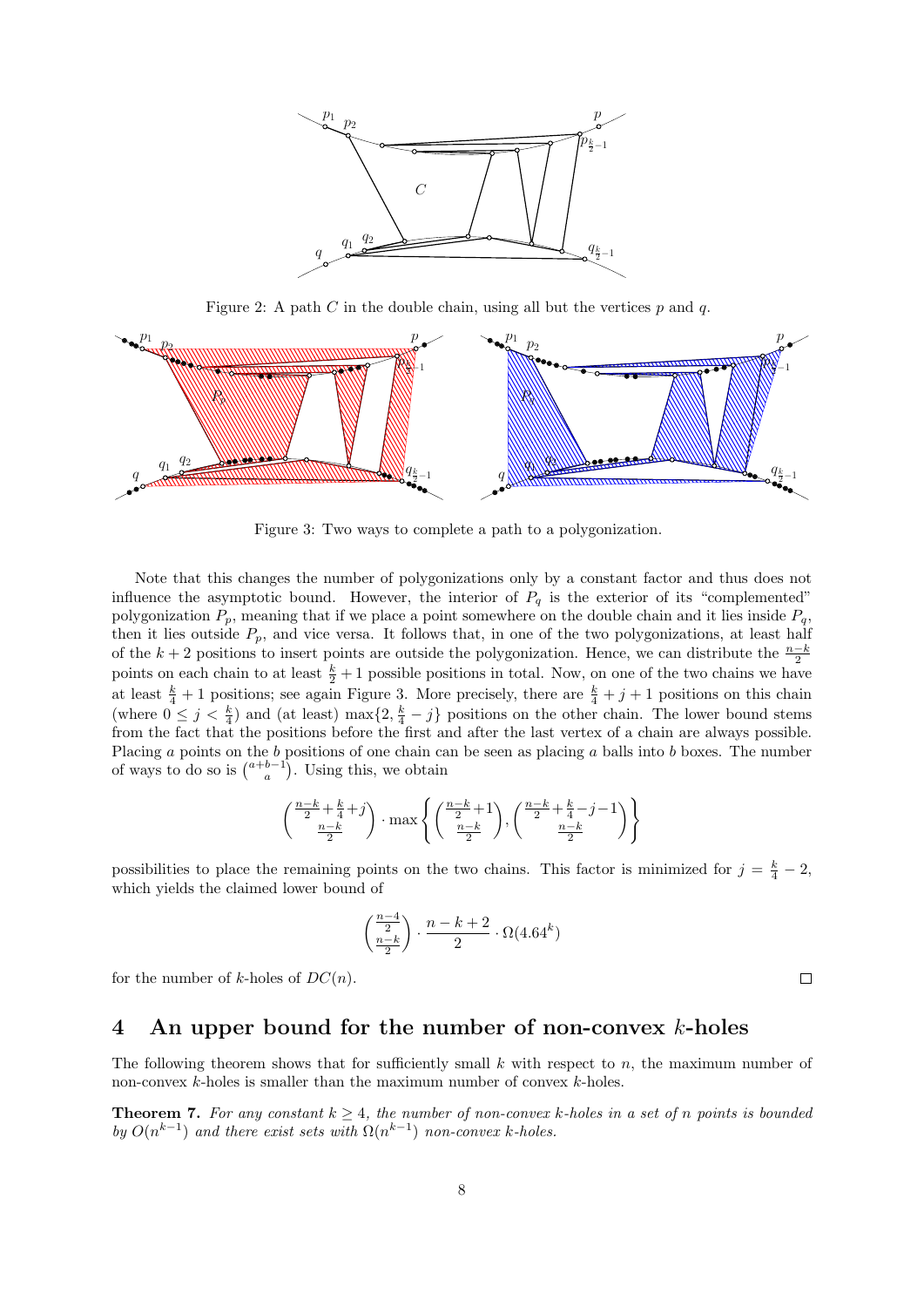*Proof.* We first show that there are at most  $O(n^{k-1})$  non-convex k-holes by giving an algorithmic approach to generate all non-convex  $k$ -holes. We represent a non-convex  $k$ -hole by the counter-clockwise sequence of its vertices, where we require that the last vertex is reflex and its removal results in a simple  $(k-1)$ -gon; see again the proof of Theorem 5. Any non-convex k-hole has  $r \geq 1$  such representations, where  $r$  is at most the number of its reflex vertices. Thus the number of different representations is an upper bound on the number of non-convex  $k$ -holes.

For  $1 \leq i \leq k-1$ , we have  $n-i+1$  possibilities to choose the *i*-th vertex  $v_i$ . If the resulting  $(k-1)$ -gon is non-simple, we ignore it (but still count it). For the last vertex  $v_k$ , we have at most one possibility: As  $v_k$  is required to be reflex and the polygon has to be empty, we have to use the inner geodesic connecting  $v_{k-1}$  back to  $v_1$ . Only if this geodesic contains exactly one point, namely  $v_k$ , we do obtain one nonconvex k-hole. Altogether, we obtain at most  $n(n-1)(n-2)...(n-k+2) = n!/(n-k+1)! = O(n^{k-1})$ non-convex k-holes.



Figure 4: A set with  $\Theta(n^{k-1})$  non-convex k-holes.

For an example achieving this bound see Figure 4. Each of the four indicated groups of points contains a linear fraction of the point set; for example  $\frac{n}{4}$  points. To show that in this example we have  $\Omega(n^{k-1})$  non-convex k-holes it is sufficient to only consider the k-holes with triangular convex hull of the type indicated in the figure. For each of the three vertices of the convex hull of the k-hole we have a linear number of possible choices, and the k −4 non-reflex inner vertices can also be chosen from a linear number of vertices. Hence, we obtain  $\Omega\left(n^3 \cdot {n \choose k-4}\right) = \Omega(n^{k-1})$  non-convex k-holes.  $\Box$ 

# 5 On the minimum number of (general)  $k$ -holes

We start with an upper bound on the minimum (over all n-point sets) number of (general) k-holes. Note that the minimum number of (general) k-holes cannot be greater than the minimum number of convex  $k$ -holes plus the maximum number of non-convex  $k$ -holes. Recall that the minimum number of convex k-holes is  $O(n^2)$  for  $k \leq 6$  (and zero for  $k \geq 7$ ), and the maximum number of non-convex k-holes is  $O(n^{k-1})$ . For  $k \geq 3$ , the latter dominates the former, yielding an upper bound of  $O(n^{k-1})$  for the minimum number of general k-holes. But this bound is by far not tight, as the following considerations show.

#### 5.1 An upper bound on the minimum number of (general) k-holes using grids

Consider an integer grid G of size  $\sqrt{n} \times \sqrt{n}$ . We denote a segment spanned by two points of G that does not have any points of G in its interior as *prime segment*. Further, we denote the *slope* of a line l spanned by points of G as the differences  $(d_x, d_y)$  of the coordinates of the endpoints of a prime segment on l. Note that a line with slope  $(0,1)$  or  $(1,0)$  contains exactly  $\sqrt{n}$  points of G. A line with slope  $(d_x, d_y)$ , both  $d_x, d_y \neq 0$ , contains at most min  $\left\{ \left\lceil \frac{\sqrt{n}}{|d_x} \right\rceil$  $|d_x|$  $\Big\}, \Big[\frac{\sqrt{n}}{\vert d\vert}\Big]$  $\left\{\frac{\sqrt{n}}{|d_y|}\right\}$  points of G. A k-gon spanned by points of G is called *interior-empty* if it does not contain any points of  $G$  in its interior.

**Lemma 8.** In an integer grid G of size  $\sqrt{n} \times \sqrt{n}$ , every segment is incident to at most  $O(\sqrt{n}\log n)$ interior-empty triangles.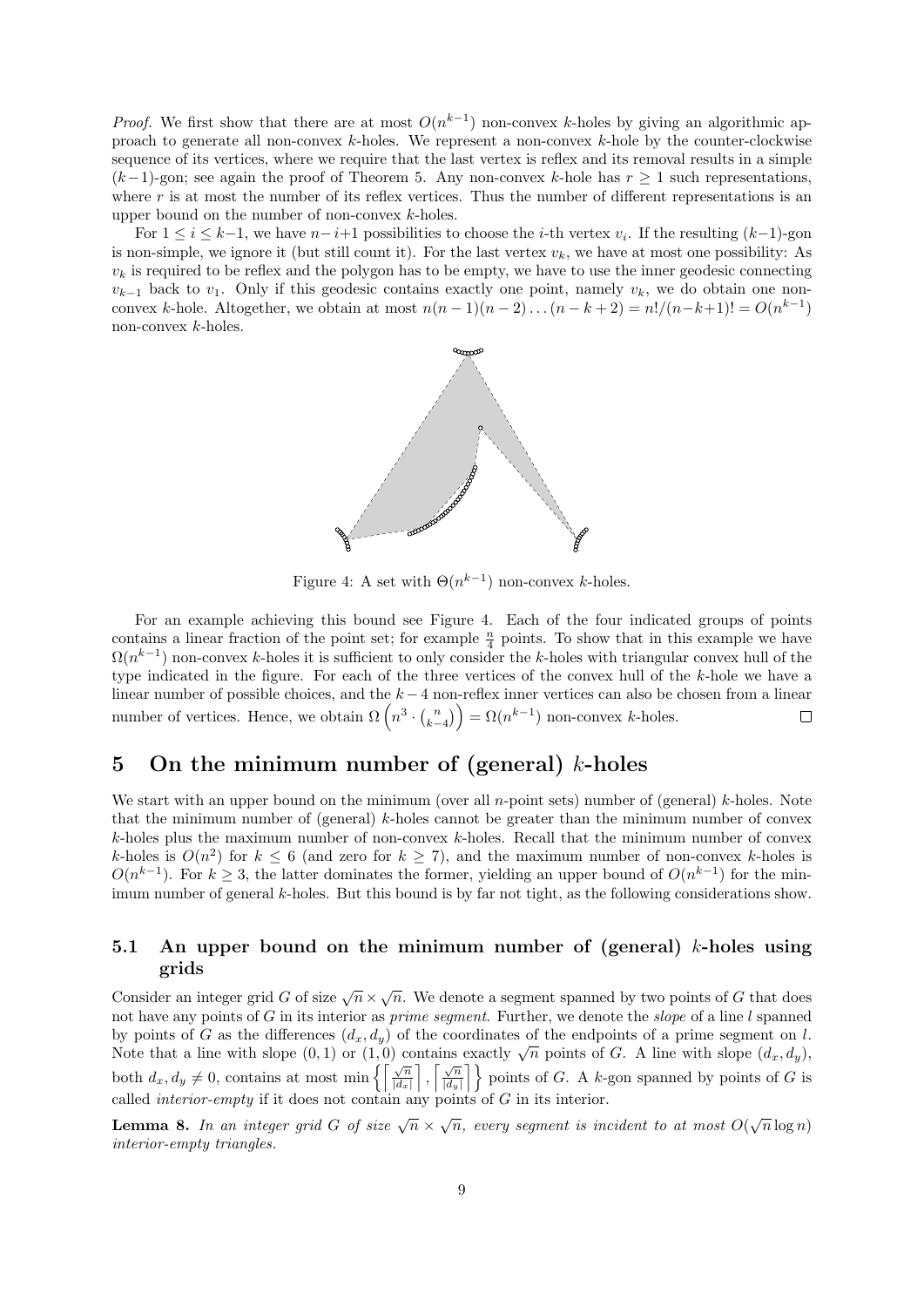*Proof.* Consider an arbitrary segment pq spanned by points of  $G$  (and possibly containing some points of G in its interior), and its supporting line l. Let l' and l'' be the two lines parallel to l and going through points of G such that no point of G lies between l and l', and between l and l'', respectively; see Figure 5 where the segment  $pq$  is a prime segment.



Figure 5: A prime segment  $pq$  in a  $9 \times 9$  integer grid with the according lines l, l', and l''. Gray triangles are interior-empty and have the third point outside the strip  $l'l''$ .

Both, l' and l'', contain at most  $\sqrt{n}$  points of G, each spanning an interior-empty triangle with pq. Further, each of the points on l spans a degenerate interior-empty triangle with  $pq$ . Any other triangle  $\Delta$  incident to pq has its third point r strictly outside the strip bounded by l' and l''.

A necessary condition for such a triangle  $\Delta$  to be interior-empty is that both, pr and qr, 'pass through' the same prime segment s on l' (or l''). Moreover, at least one of the supporting lines of pr and  $qr$  contains an endpoint of this prime segment s. To see this, w.l.o.g., let s be a prime segment on l'. Further, let  $l_p$  be the line through p and one endpoint of s and  $l_q$  be the line through q and the other endpoint of s such that  $l_p$  and  $l_q$  do not cross between l and l'. See Figure 6.



Figure 6: Lines  $l_p$  and  $l_q$  for a non-prime segment pq (left) or a prime segment pq (right).

Consider the region A that contains s and is bounded by  $l, l_p$ , and  $l_q$ . Note that A is a half-strip, if  $pq$  is a prime segment, or triangular, otherwise; see Figure 6 again. Moreover, as s is a prime segment, the interior of A does not contain any point of G. Thus, any point seen from both  $p$  and  $q$  through  $s$  lies on the boundary of A, more precisely, on  $l_p$  or  $l_q$ .

Using this latter property, we can derive an upper bound on the number of points  $r$  that are visible from  $p$  and  $q$  via the same prime segment  $s$  by counting the number of points on such supporting lines.

Consider first the case that pq is a horizontal segment, i.e.,  $q - p = (d_x, 0)$ . Then the according lines through p (or q) and a point of a prime segment on  $l'$  (or  $l''$ ) have slopes in the range  $\{(0,1),(\pm 1,1),(\pm 2,1),\ldots,(\pm \sqrt{n},1)\}.$  Assuming that all these lines in fact exist for pq in G, we obtain the following upper bound for the total number of interior-empty triangles incident to  $pq$  (the first term  $3\sqrt{n}$  is for triangles having the third point on one of l, l', and l'').

$$
3\sqrt{n} + 2 \cdot \sum_{i=-\sqrt{n}}^{-1} \left[ \frac{\sqrt{n}}{|i|} \right] + 2 \cdot \sqrt{n} + 2 \cdot \sum_{i=1}^{\sqrt{n}} \left[ \frac{\sqrt{n}}{|i|} \right] = O(\sqrt{n} \log(n)) \tag{10}
$$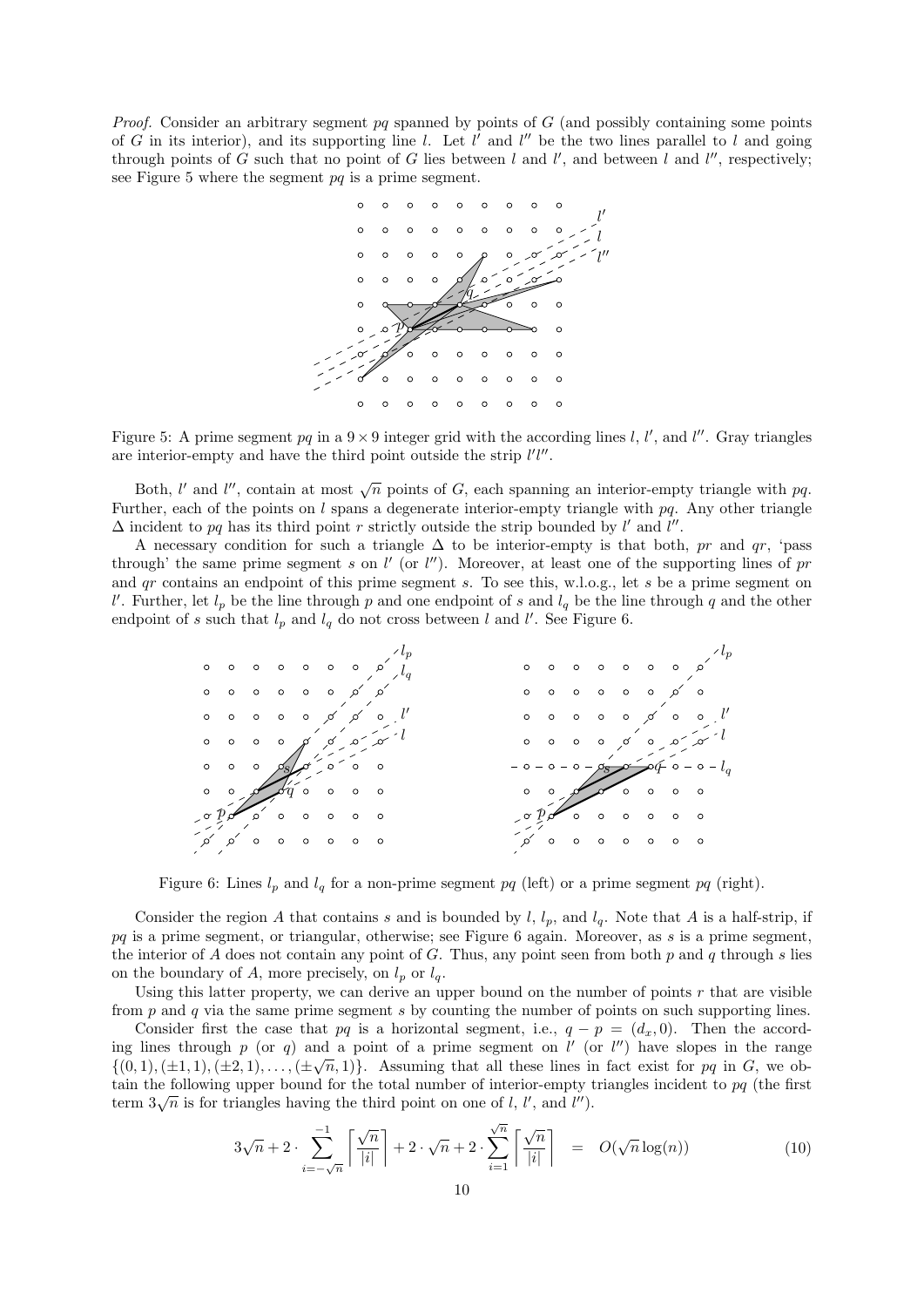For the general case of pq being a segment with  $q - p = (d_x, d_y)$ , its supporting line l has slope  $(d'_x, d'_y) = \left(\frac{d_x}{\gcd(d_x, d_y)}, \frac{d_y}{\gcd(d_x, d_y)}\right)$  $\frac{a_y}{\gcd(d_x,d_y)}$ . The according slopes of the lines through p (or q) and a point of a prime segment on l' (or l'') differ from each other by a multiple of  $(d'_x, d'_y)$ . Note that  $d'_x$  and  $d'_y$  are integers with  $\max\{d'_x, d'_y\} \geq 1$ . Thus, the according number of interior-empty triangles for a general segment cannot exceed the bound in (10) for a horizontal segment, which completes the proof.

**Theorem 9.** For every constant  $k \geq 4$  and every number  $n \geq k$  with  $\sqrt{n} \in \mathbb{N}$ , there exist sets with n points in general position that admit at most  $O(n^{\frac{k+1}{2}}(\log n)^{k-3})$  k-holes.

*Proof.* The point set S we consider is the squared Horton set of size  $\sqrt{n} \times \sqrt{n}$ ; see [38]. Roughly speaking, S is a grid which is perturbed such that every set of originally collinear points forms a Horton set. For any two points  $p, q \in S$ , the number of empty triangles that have the segment  $pq$  as an edge is bound from above by the number of (possibly degenerate) interior-empty triangles incident to the according segment in the regular grid. By Lemma 8, this latter number is at most  $O(\sqrt{n}\log n)$ .

To estimate the number of  $k$ -holes in  $S$ , we use triangulations and their dual: In the dual graph of a triangulation, every triangle is represented as a node, and two nodes are connected iff the corresponding triangles share an edge. For the triangulation of a k-hole, this gives a binary tree which can be rooted at any triangle that has an edge on the boundary of the k-hole. It is well-known that there are  $O(4^k \cdot k^{-\frac{3}{2}})$ such rooted binary trees [32]. Although exponential in  $k$ , this bound is constant with respect to the size  $n \text{ of } S$ .

Now pick an empty triangle  $\Delta$  in S and an arbitrary rooted binary tree B of size k-2. Consider all k-holes which admit a triangulation whose dual is B rooted at  $\Delta$ . Note that each such k-hole contains  $\Delta$ . We "build" and count (triangulations of) these k-holes by starting from  $\Delta$  and following the edges of B. As by Lemma 8, the number of empty triangles incident to an edge in S is  $O(\sqrt{n}\log n)$ , each of the k-3 edges in B yields  $O(\sqrt{n}\log n)$  possibilities to continue a triangulated k-hole, and we obtain an upper bound of  $O((\sqrt{n}\log n)^{k-3})$  for the number of triangulations of k-holes for  $\Delta$  that represent B.

Multiplying this by the (constant) number of rooted binary trees of size  $k-2$  does not change the asymptotics and thus yields an upper bound of  $O((\sqrt{n}\log n)^{k-3})$  for the number of all triangulations of all k-holes containing ∆. As any k-hole can be triangulated, this is also an upper bound for the number of k-holes containing  $\Delta$ .

Finally, as there are  $O(n^2)$  empty triangles in S (see [12]), we obtain  $O(n^2(\sqrt{n}\log n)^{k-3})$  =  $O(n^{\frac{k+1}{2}}(\log n)^{k-3})$  as an upper bound for the number of k-holes in S.  $\Box$ 

#### 5.2 A lower bound on the minimum number of (general) k-holes

Every set of k points admits at least one polygonization. Combining this obvious fact with Theorem 6 in [6], we obtain the following result.

**Theorem 10.** Let S be a set of n points in the plane in general position. For every  $c < 1$  and every  $k \leq c \cdot n$ , S contains  $\Omega(n^2)$  k-holes.

*Proof.* We follow the lines of the proof of Theorem 6 in [6]. Consider the point set S in x-sorted order,  $S = \{p_1, \ldots, p_n\}$ , and sets  $S_{i,j} = \{p_i, \ldots, p_j\} \subseteq S$ . The number of sets  $S_{i,j}$  of cardinality at least k is

$$
\sum_{i=1}^{n-k+1} \sum_{j=i+k-1}^{n} 1 = \frac{(n-k+1)(n-k+2)}{2} = \Theta(n^2).
$$

For each  $S_{i,j}$  use the  $k-2$  points of  $S_{i,j}\setminus\{p_i,p_j\}$  which are closest to the segment  $p_ip_j$  to obtain a subset of k points including  $p_i$  and  $p_j$ . Each such set contains at least one k-hole which has  $p_i$  and  $p_j$  among its vertices. Moreover, as  $p_i$  and  $p_j$  are the left and rightmost points of  $S_{i,j}$ , they are also the left and rightmost points of this k-hole. This implies that any k-hole of S can count for at most one set  $S_{i,j}$ , which gives a lower bound of  $\Omega(n^2)$  for the number of k-holes in S.  $\Box$ 

A notion similar to k-holes is that of islands. An island  $I$  is a subset of  $S$ , not containing points of  $S \setminus I$  in its convex hull. A k-island is an island of k elements. For example, any two points form a 2-island, and any 3 points spanning an empty triangle are a 3-island of  $S$ . In particular, convex  $k$ -holes are also k-islands while non-convex k-holes need not be k-islands. In general, any k-tuple spans at most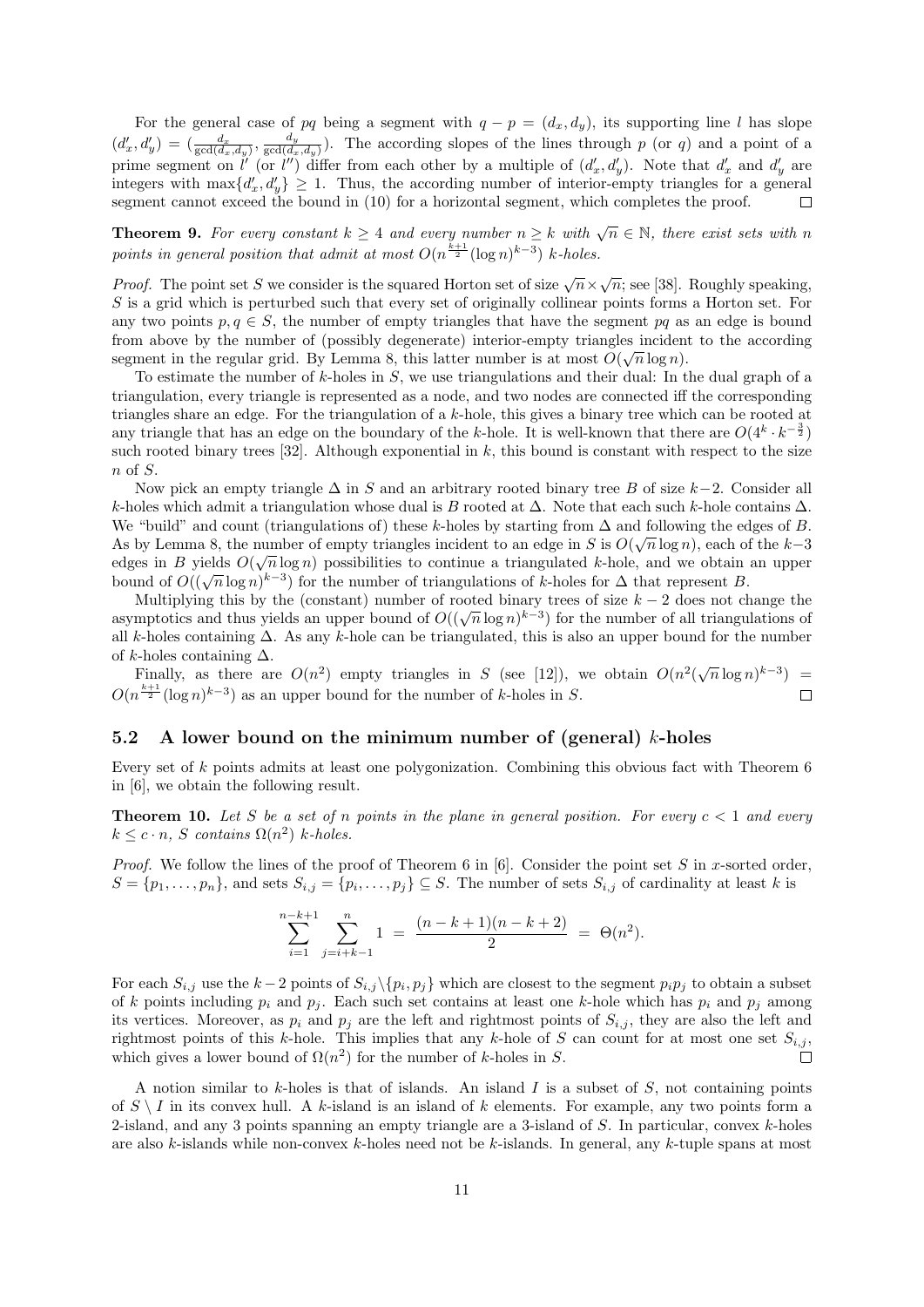one k-island, while it might span many k-holes. In [21] it was shown that the number of k-islands of S is always  $\Omega(n^2)$  and that the Horton set of n points contains only  $O(n^2)$  k-islands (for any constant  $k \geq 4$ and sufficiently large  $n$ ).

In contrast to this tight quadratic lower bound on the number of islands, all (families of) point sets we considered so far contain a super-quadratic number of k-holes for any constant  $k \geq 4$ . For example, the Horton set of n points contains  $\Omega(n^3)$  such holes. Also, at first glance, the result from Theorem 10 seems easy to improve. However, note that a general super-quadratic lower bound for the number of k-holes for any constant k would solve a conjecture of Bárány in the affirmative, showing that every point set contains a segment that spans a super-constant number of 3-holes; see e.g. [13, Chapter 8.4, Problem 4]. This might also be a first step towards proving a quadratic lower bound for the number of convex 5-holes. So far, not even a super-linear bound is known for the latter problem [13, Chapter 8.4, Problem 5].

The results in Section 5.3 imply that if there exist point sets with only a quadratic number of 4-holes, then they cannot have a grid-like structure. In particular, the currently best known configuration for minimizing the numbers of convex k-holes, the before-mentioned squared Horton set, cannot serve as an example. Due to this and several other observations we state the following conjecture.

**Conjecture 11.** For any constant  $k \geq 4$ , any n-point set in general position contains  $\omega(n^2)$  general k-holes.

#### 5.3 A lower bound on the number of general k-holes in any perturbed grid

As in Section 5.1, we first deal with the regular integer grid and then derive results for perturbed grids. We again consider an integer grid G of size  $\sqrt{n} \times \sqrt{n}$ . As a distance measure we use the  $L_{\infty}$ -norm, i.e., the distance of two points  $p, q \in G$  is the maximum of the differences of their x- and y-coordinates. The length of a segment  $e$  spanned by two points of  $G$  is defined by the distance of its endpoints. Similar to prime segments, we denote a k-gon in G where all edges are prime segments of G as a prime k-gon. Further, let  $\square = \partial CH(G)$  be the square forming the boundary of the convex hull of G. We denote a line l that is spanned by points of G and intersects  $\Box$  on opposite sides, i.e., l either intersects both vertical segments of  $\Box$  or l intersects both horizontal segments of  $\Box$ , as cutting line (of G).

**Observation 12.** For an integer grid G of size  $\sqrt{n} \times \sqrt{n}$ , consider a prime segment pq spanned by two points of G and its supporting line l. If pq has length d, then l contains  $O(\sqrt{n}/d)$  points of G. If in addition, l is a cutting line of G, then l contains at least  $\lfloor \sqrt{n}/d \rfloor = \Omega(\sqrt{n}/d)$  points of G.

**Theorem 13.** The number of prime 4-holes contained in an integer grid G of size  $\sqrt{n} \times \sqrt{n}$  is  $\Omega(n^2 \log n / \log \log n)$ .

*Proof.* Assume that  $\sqrt{n} = 3m$  for some integer  $m > 0$ . Consider contiguous subgrids of G with size  $\sqrt{n}/3 \times \sqrt{n}/3$ , and denote by C the central such subgrid; see Figure 7. For a fixed point  $p \in C$ , consider a point  $q \in G$  such that pq is a prime segment with length  $1 \leq d < \sqrt{n}/3$ , and its supporting line l. Let  $l'$  and  $l''$  be the two lines parallel to l and spanned by points of G for which no point of G lies between l and l', and between l and l'', respectively. Then for each  $l^* \in \{l', l''\}$ , there exist two disjoint subgrids of G (both of size  $\sqrt{n}/3 \times \sqrt{n}/3$ ), for which l<sup>\*</sup> is a cutting line; see again Figure 7 for subgrids where l' is a cutting line. Thus, due to Observation 12, each of the lines l' and l'' contains at least  $2 \cdot \left| \frac{\sqrt{n}}{3d} \right| = \Omega \left( \frac{\sqrt{n}}{d} \right)$  $\sqrt{\frac{n}{d}}\bigg)$ points of G. As any point of  $G \cap \{l' \cup l''\}$  spans a prime triangle with pq (a triangle where all edges are prime segments),  $pq$  is the diagonal of  $\Omega\left(\frac{n}{d^2}\right)$  prime 4-holes.

Now consider a fixed point  $p \in C$  and a distance  $1 \leq d < \sqrt{n}/3$ . Then the number of points in G that form prime segments with p can be expressed in terms of Euler's phi-function<sup>1</sup>. As  $d < \sqrt{n}/3$ , this number is exactly  $8 \cdot \varphi(d)$ . Thus, summing up over all possible distances, we obtain a lower bound of

$$
\sum_{d=1}^{\lfloor \sqrt{n}/3 \rfloor -1} 8 \cdot \varphi(d) \cdot \Omega\left(\frac{n}{d^2}\right) = \Omega\left(n \cdot \sum_{d=1}^{\lfloor \sqrt{n}/3 \rfloor -1} \frac{\varphi(d)}{d^2}\right)
$$

<sup>&</sup>lt;sup>1</sup>Euler's phi-function, also called Euler's totient function,  $\varphi(d)$  denotes the number of positive integers less than d that are relatively prime to d. See for example  $[28]$  (page 52). This is the same as the number of segments with endpoints  $(0,0)$ and  $(a, d)$ ,  $1 \le a \le d$ , that do not contain any point with integer coordinates in their interior.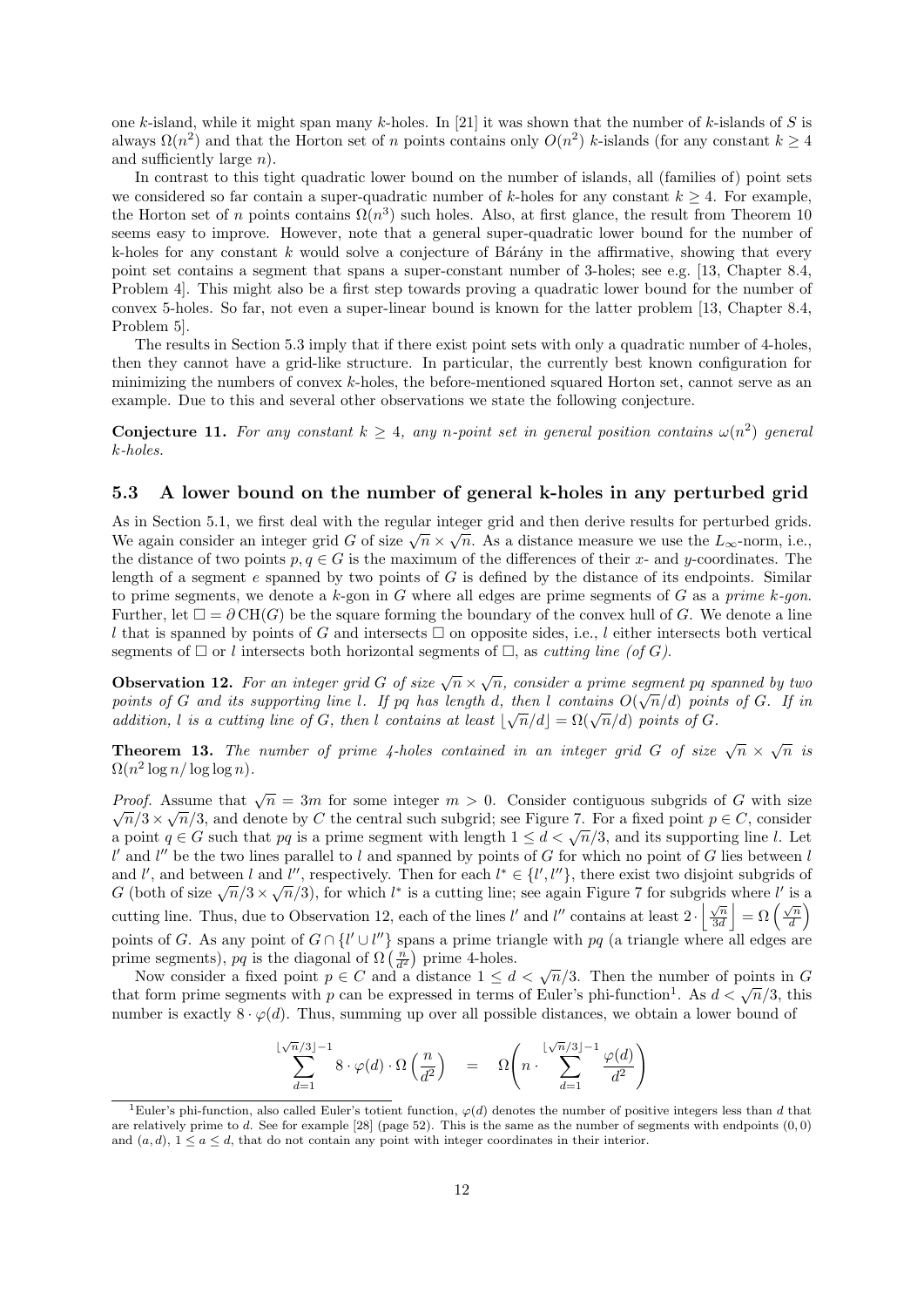

Figure 7: A prime segment pq with  $p \in C$ , and the according lines l, l', and l''. The central subgrid C is drawn in solid gray. Two disjoint subgrids for which  $l'$  is a cutting line are drawn with stripes.

for the number of prime 4-holes that have p as a vertex. Summing up over all  $n/9$  points of C, and considering that one 4-hole might have been counted four times, namely once for each of its vertices, we obtain a lower bound for the total number of prime 4-holes in G of

$$
\Omega\Biggl(n^2\cdot \sum_{d=1}^{\lfloor \sqrt{n}/3 \rfloor -1} \frac{\varphi(d)}{d^2}\Biggr).
$$

Together with the lower bound of  $\varphi(d) \ge d/(e^{\gamma} \log \log d + \frac{3}{\log \log d})$  for  $d \ge 3$  where  $\gamma$  is Euler's constant [11] (Theorem 8.8.7) (and  $\varphi(d) = 1$  for  $d \leq 2$ ), this implies that the number of prime 4-holes in G can be bounded by

$$
\Omega\left(n^2 \cdot \sum_{d=1}^{\lfloor \sqrt{n}/3 \rfloor - 1} \frac{\varphi(d)}{d^2}\right) = \Omega\left(n^2 \cdot \sum_{d=3}^{\lfloor \sqrt{n}/3 \rfloor - 1} \frac{1}{d \cdot (e^{\gamma} \log \log d + \frac{3}{\log \log d})}\right)
$$

$$
= \Omega\left(\frac{n^2}{e^{\gamma} \log \log n + 3} \cdot \sum_{d=3}^{\lfloor \sqrt{n}/3 \rfloor - 1} \frac{1}{d}\right)
$$

$$
= \Omega\left(\frac{n^2 \log n}{\log \log n}\right)
$$

 $\Box$ 

For every constant  $k \geq 4$ , a prime 4-hole can be extended to a prime k-hole by adding nearby points of the grid. As on the other hand, one prime k-hole contains only a constant number of prime 4-holes, we have the following corollary.

**Corollary 14.** For any constant  $k \geq 4$ , the integer grid G of size  $\sqrt{n} \times \sqrt{n}$  contains  $\Omega(n^2 \log n / \log \log n)$ prime k-holes.

In contrast to the bound in Theorem 9, the bound in Corollary 14 is independent of  $k$ . The following alternative bound again depends on k.

**Theorem 15.** For every  $c < 1$  and every  $3 \le k \le c \cdot 2\sqrt{n}$ , the integer grid G of size  $\sqrt{n} \times \sqrt{n}$  contains  $\Omega(n^{\lfloor k/2\rfloor/2+1})$  prime k-holes.

*Proof.* Consider a k-hole H for which the following properties hold: (i) H is spanned by points in consecutive rows of  $G$ , (ii) the lowest of these rows contains exactly one point of  $H$ , (iii) the highest of these rows contains one or two points of  $H$ , and (iv) all rows in-between contain exactly two points of H that are consecutive in the row (but in general not consecutive along the boundary of  $H$ ). Figure 8 shows examples of such k-holes for  $k \in \{6, 7, 8\}.$ 

Clearly, all such k-holes are prime. Further, any such k-hole contains points from  $\left\lfloor \frac{k-2}{2} \right\rfloor + 2 = \left\lfloor \frac{k}{2} \right\rfloor + 1$ rows of G. This gives  $\sqrt{n} - \left\lfloor \frac{k}{2} \right\rfloor$  possible rows for the lowest point of the k-hole. Further, in every row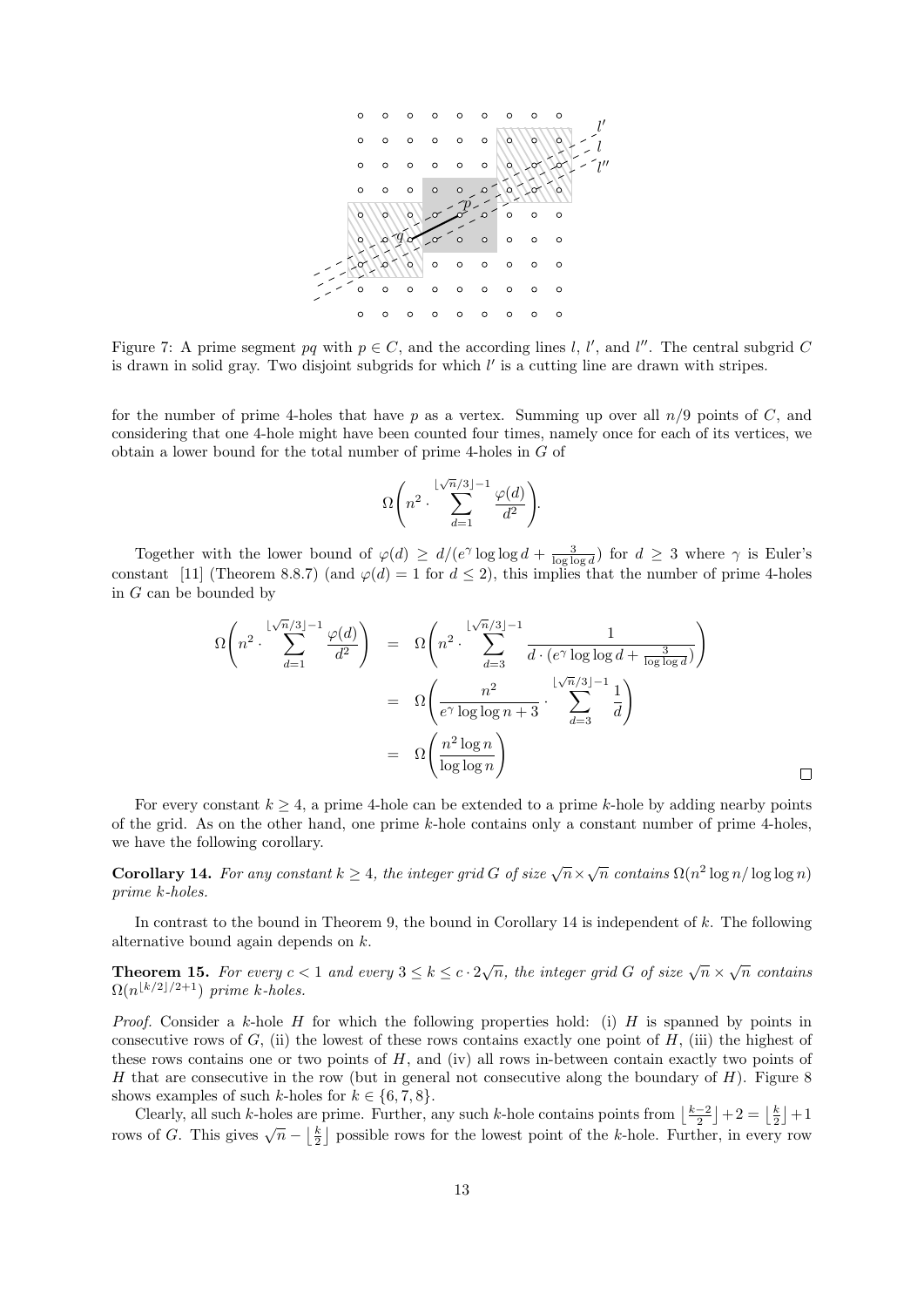

Figure 8: Examples of prime k-holes for the proof of Theorem 15.

there are  $\sqrt{n}$  or  $\sqrt{n}-1$  possibilities to choose the one or two points for the k-hole, respectively. This gives a total of at least

$$
\left(\sqrt{n} - \left\lfloor \frac{k}{2} \right\rfloor\right) \cdot (\sqrt{n} - 1)^{\left(\left\lfloor \frac{k}{2} + 1 \right\rfloor\right)}
$$

such k-holes in G. For every  $c < 1$  and every  $3 \le k \le c \cdot 2\sqrt{n}$ , the first factor is  $\Omega(\sqrt{n})$ . This implies a lower bound of  $\Omega(\sqrt{n}^{\lfloor k/2\rfloor+2}) = \Omega(n^{\lfloor k/2\rfloor+1})$  on the number of these k-holes and thus on the total number of  $k$ -holes in  $G$ .  $\Box$ 

When comparing the two lower bounds provided in Corollary 14 and Theorem 15, we observe that the bound from Theorem 15 beats the one from Corollary 14 for  $k \geq 6$ , while Corollary 14 gives a better bound for  $k \in \{4, 5\}.$ 

As a last result of this section, we translate these bounds from the integer grid  $G$  to grid-like sets of points in general position (for example squared Horton sets). To this end, let an  $\varepsilon$ -perturbation  $p_{\varepsilon}(G)$ of G be a perturbation where every point of G is replaced by a point at distance at most  $\varepsilon$ . Observe that there exists an  $\varepsilon > 0$  such that for any  $\varepsilon$ -perturbation  $p_{\varepsilon}(G)$  of G, every prime k-hole in G is also a k-hole in  $p_{\varepsilon}(G)$ . This is not true (not even for arbitrarily small  $\varepsilon$ ) for a non-prime k-hole in G, i.e., a k-hole having on its boundary points of G that are not vertices of that k-hole. As in Corollary 14 and Theorem 15 we count only prime k-holes, we obtain the following statement.

Corollary 16. There exists an  $\varepsilon > 0$  such that any  $\varepsilon$ -perturbation  $p_{\varepsilon}(G)$  of an integer grid G of size  $\sqrt{n} \times \sqrt{n}$  contains

 $\Omega(n^2 \log n / \log \log n)$  4-holes,  $\Omega(n^2 \log n / \log \log n)$  5-holes, and  $\Omega(n^{\lfloor k/2\rfloor/2+1})$  k-holes for any  $6 \leq k \leq c \cdot 2\sqrt{n}$  with  $c < 1$ .

### 6 Conclusion

We have shown various lower and upper bounds on the numbers of convex, non-convex, and general  $k$ -holes and  $k$ -gons in point sets. Several questions remain unsettled, where the maybe most intriguing open question is to prove Conjecture 11, i.e., to show a super-quadratic lower bound for the number of general k-holes for  $k > 4$ .

Acknowledgments. Research on this topic was initiated during the Third Workshop on Discrete Geometry and its Applications in Morelia (Michoacán, Mexico). We thank Edgar Chávez and Feliu Sagols for helpful discussions. An extended abstract of part of this article has been presented in [5].

## References

[1] B. M. Ábrego, M. Cetina, S. Fernández-Merchant, J. Leaños, and G. Salazar. On  $(< k)$ -edges, crossings, and halving lines of geometric drawings of  $K_n$ . Discrete and Computational Geometry, (48):192–215, 2012.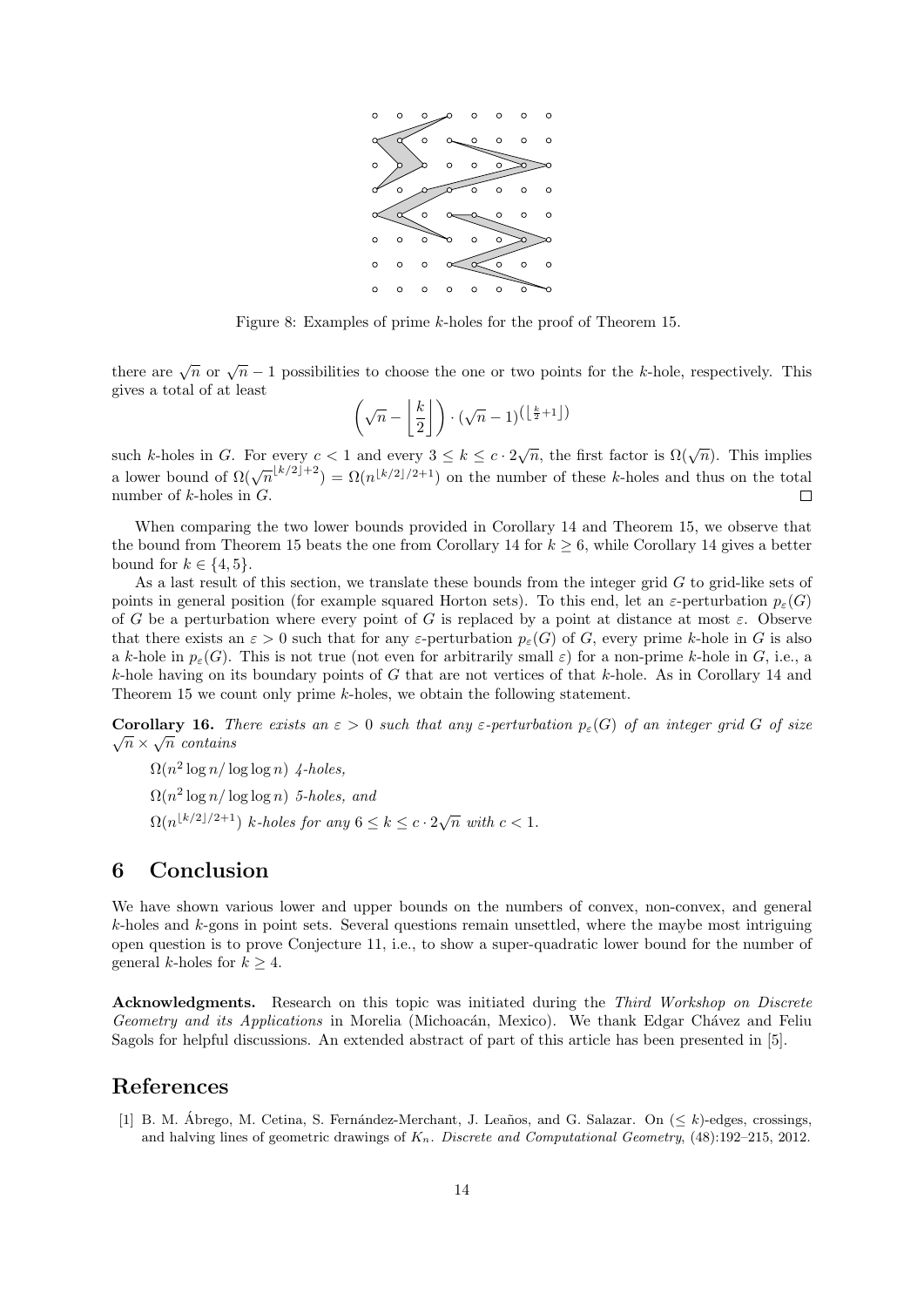- [2] B. M. Ábrego, S. Fernández-Merchant, J. Leaños, and G. Salazar. A central approach to bound the number of crossings in a generalized configuration. Electronic Notes in Discrete Mathematics, 30:273–278, 2008.
- [3] O. Aichholzer. [Empty] [colored] k-gons Recent results on some Erdős-Szekeres type problems. In Proc. EGC2009, pages 43–52, Zaragoza, Spain, 2009.
- [4] O. Aichholzer. On the rectilinear crossing number. http://www. ist.tugraz.at/aichholzer/research/rp/triangulations/crossing/, 2013.
- [5] O. Aichholzer, R. Fabila-Monroy, H. González-Aguilar, T. Hackl, M. A. Heredia, C. Huemer, J. Urrutia, P. Valtr, and B. Vogtenhuber. On k-gons and k-holes in point sets. In Proc. CCCG'11, pages 21–26, Toronto, Canada, 2011.
- [6] O. Aichholzer, R. Fabila-Monroy, H. Gonzlez-Aguilar, T. Hackl, M. A. Heredia, C. Huemer, J. Urrutia, and B. Vogtenhuber. 4-holes in point sets. CGTA, 47(6):644 – 650, 2014. special issue of EuroCG'11.
- [7] O. Aichholzer, R. Fabila-Monroy, T. Hackl, C. Huemer, A. Pilz, and B. Vogtenhuber. Lower bounds for the number of small convex k-holes. CGTA, 47:605–613, 2014.
- [8] O. Aichholzer, T. Hackl, and B. Vogtenhuber. On 5-gons and 5-holes. In Proc. XIV Encuentros de Geometría Computacional EGC2011, pages 7-10, Alcalá de Henares, Spain, 2011.
- [9] O. Aichholzer, T. Hackl, and B. Vogtenhuber. On 5-gons and 5-holes. LNCS, 7579:1–13, 2012. Special issue of EGC2011.
- [10] O. Aichholzer and H. Krasser. The point set order type data base: A collection of applications and results. In Proc. CCCG'01, volume 13, pages 17–20, 2001.
- [11] E. Bach and J. Shallit. Algorithmic Number Theory (Vol I: Efficient Algorithms). MIT Press, Cambridge, MA, 1996.
- [12] I. Bárány and P. Valtr. Planar point sets with a small number of empty convex polygons. Studia Scientiarum Mathematicarum Hungarica, 41(2):243–266, 2004.
- [13] P. Brass, W. Moser, and J. Pach. Research Problems in Discrete Geometry. Springer, 2005.
- [14] K. Dehnhardt. Leere konvexe Vielecke in ebenen Punktmengen. PhD thesis, TU Braunschweig, Germany, 1987. In German.
- [15] A. Dumitrescu. Planar sets with few empty convex polygons. Studia Scientiarum Mathematicarum Hungar $ica, 36(1-2):93-109, 2000.$
- [16] A. Dumitrescu, A. Schulz, A. Sheffer, and C. Tóth. Bounds on the maximum multiplicity of some common geometric graphs. In Proc. 28th International Symposium on Theoretical Aspects of Computer Science (STACS 2011), Leibniz International Proceedings in Informatics (LIPIcs), pages 637–648, Dagstuhl, Germany, 2011.
- [17] P. Erdős. Some more problems on elementary geometry. Australian Mathematical Society Gazette, 5:52–54, 1978.
- [18] P. Erdős and R. Guy. Crossing number problems. *The American Mathematical Monthly*, 88:52–58, 1973.
- [19] P. Erdős and G. Szekeres. A combinatorial problem in geometry. Compositio Math., 2:463-470, 1935.
- [20] P. Erdős and G. Szekeres. On some extremum problems in elementary geometry. Ann. Univ. Sci. Budapest. Eötvös, Sect. Math., 3/4:53-62, 1960.
- [21] R. Fabila-Monroy and C. Huemer. Covering islands in plane point sets. LNCS, 7579:220–225, 2012. Special issue of EGC2011.
- [22] R. Fabila-Monroy and J. López. Computational search of small point sets with small rectilinear crossing number. Journal of Graph Algorithms and Applications, 18(3):393–399, 2014.
- [23] A. García. A note on the number of empty triangles. In Proc. XIV Encuentros de Geometría Computacional  $ECG2011$ , pages 101–104, Alcalá de Henares, Spain, 2011.
- [24] A. García. A note on the number of empty triangles.  $LNCS$ , 7579:249–257, 2012. Special issue of ECG2011.
- [25] A. García, M. Noy, and J. Tejel. Lower bounds on the number of crossing-free subgraphs of  $K_n$ . CGTA, 16:211–221, 2000.
- [26] T. Gerken. Empty convex hexagons in planar point sets. Disc. Comp. Geom., 39(1–3):239–272, 2008.
- [27] H. Harborth. Konvexe Fünfecke in ebenen Punktmengen. Elemente der Mathematik, 33:116–118, 1978. In German.
- [28] G. H. Hardy and E. M. Wright. An introduction to the theory of numbers. Oxford University Press, London, fifth edition, 1979.
- [29] J. Horton. Sets with no empty convex 7-gons. Canadian Mathematical Bulletin, 26(4):482–484, 1983.